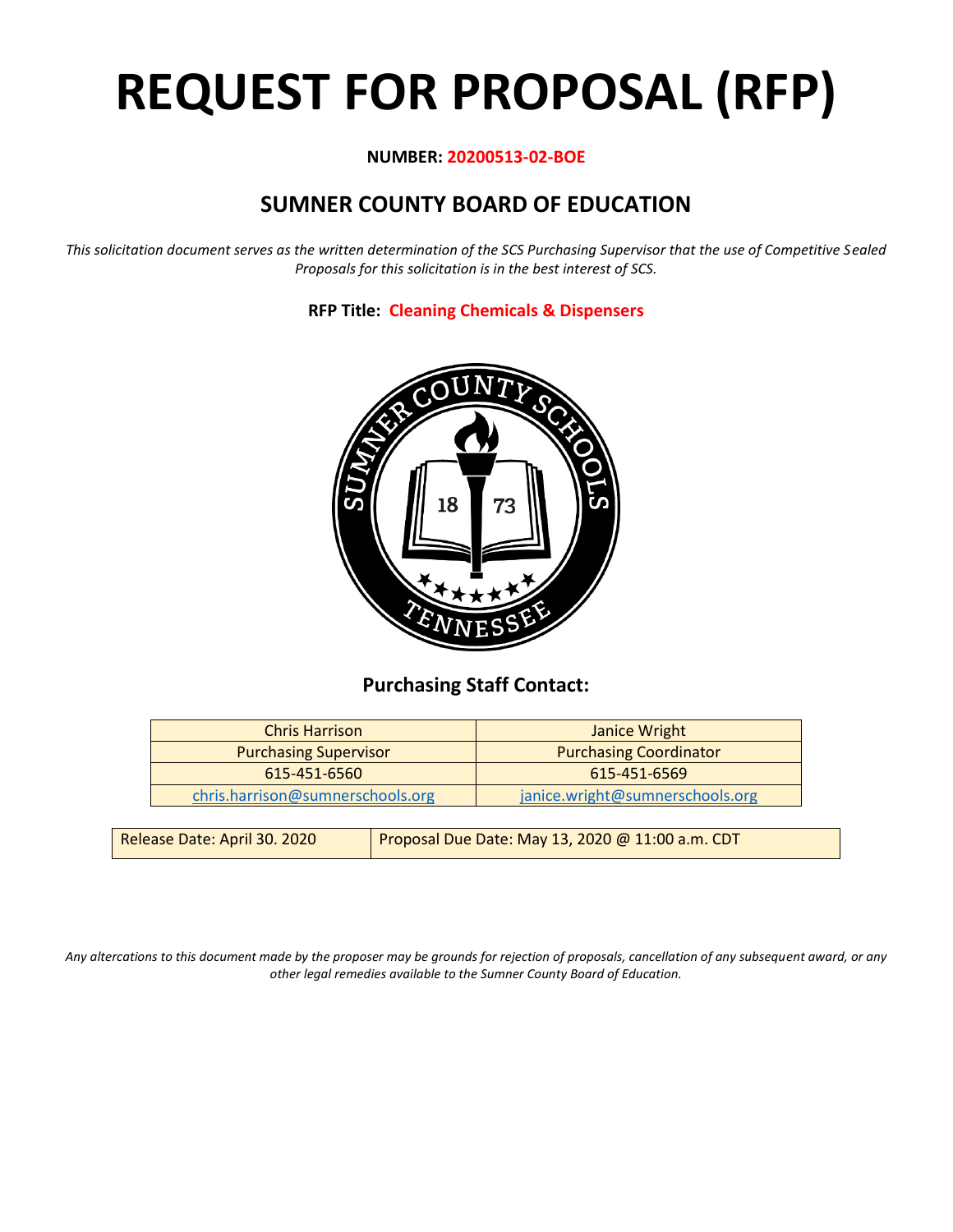# **NOTICE TO PROPOSERS**

There may be one or more amendments to this RFP. In order to receive communication for any such amendments issued specifically to this RFP, the proposer must provide a Notice of Intent to Propose to the Sumner County Board of Education (SCS) Purchasing Department. The proposer must utilize this form when submitting notice. The notice may be sent by email to: Purchasing Office, purchasing@sumnerschools.org. SCS will send amendments only to those proposers which complete and return this information by the deadline list in the RFP Schedule of Events (Section 4).

| <b>RFP Number:</b>      | 20200513-02-BOE Cleaning Chemicals & Dispensers                                                                       |
|-------------------------|-----------------------------------------------------------------------------------------------------------------------|
| Company Name:           |                                                                                                                       |
| <b>Mailing Address:</b> |                                                                                                                       |
|                         |                                                                                                                       |
|                         |                                                                                                                       |
| Phone Number:           |                                                                                                                       |
| <b>Contact Person:</b>  |                                                                                                                       |
| <b>Email Address:</b>   |                                                                                                                       |
|                         |                                                                                                                       |
| Authorized Signature    |                                                                                                                       |
| <b>Printed Name</b>     | <u> 1989 - Johann John Stone, markin sanat masjid a shekara ta 1989 - An tsarat masjid a shekara ta 1980 - An tsa</u> |
| Date                    |                                                                                                                       |

Emailed amendments will be sent in a Microsoft Word (Office for Windows) or Portable Document Format (pdf) format. Any alterations to the document made by the proposer may be grounds for rejection of proposal, cancellation of any subsequent award or any other legal remedies available to the Sumner County Board of Education.

Amendments will also be posted on the SCS website **https://sumnerschools.org/index.php/current-bids-and-rfps** and attached to the solicitation listing as a PDF or WORD file. Check the particular solicitation on the Current Bids and RFPs webpage for any posted amendments.

By completing and returning this form, the Proposer has expressed its intent to provide a proposal for **20200513-02-BOE Cleaning Chemicals & Dispensers**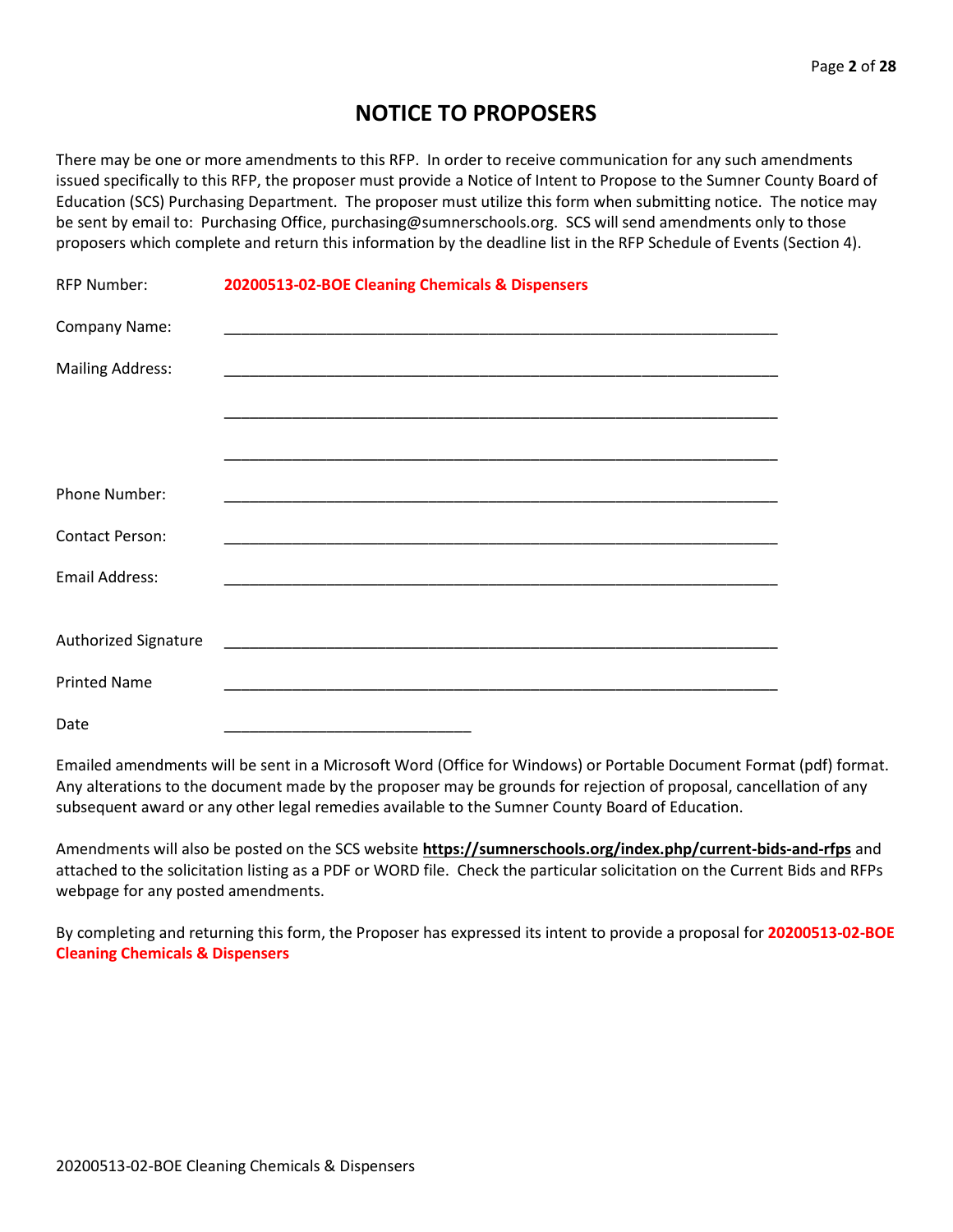# **TABLE OF CONTENTS**

- 1. Scope of Work/Specifications
- 2. Source Selection and Contract Award
- 3. Schedule of Events
- 4. Instructions for Proposal
	- 4.1. Required Forms
	- 4.2. New Vendors
	- 4.3. Acknowledgement of Insurance Requirements
	- 4.4. Proposal Package
	- 4.5. Delivery of Proposals
	- 4.6. Evaluation of Proposals
	- 4.7. Protests

#### 5. Attachments

- 5.1. Contact Information
- 5.2. Bid Form/Certification
	- 5.2.1 Bid Form Dispenser
		- 5.2.2 Bid Form Chemicals
		- 5.2.3 Bid Form Spray Bottle
- 5.3. References
- 5.4. Certification Regarding Debarment or Suspension
- 5.5. Condition of Submitting Proposal
- 5.6. Attestation Re Personnel
- 5.7. Drug Free Workplace Affidavit
- 5.8. IRS Form W-9
	- \**An online, fillable version can be found at https://www.irs.gov/pub/irs-pdf/fw9.pdf*
- 5.9. Standard Terms & Conditions
- 5.10. Vendor Checklist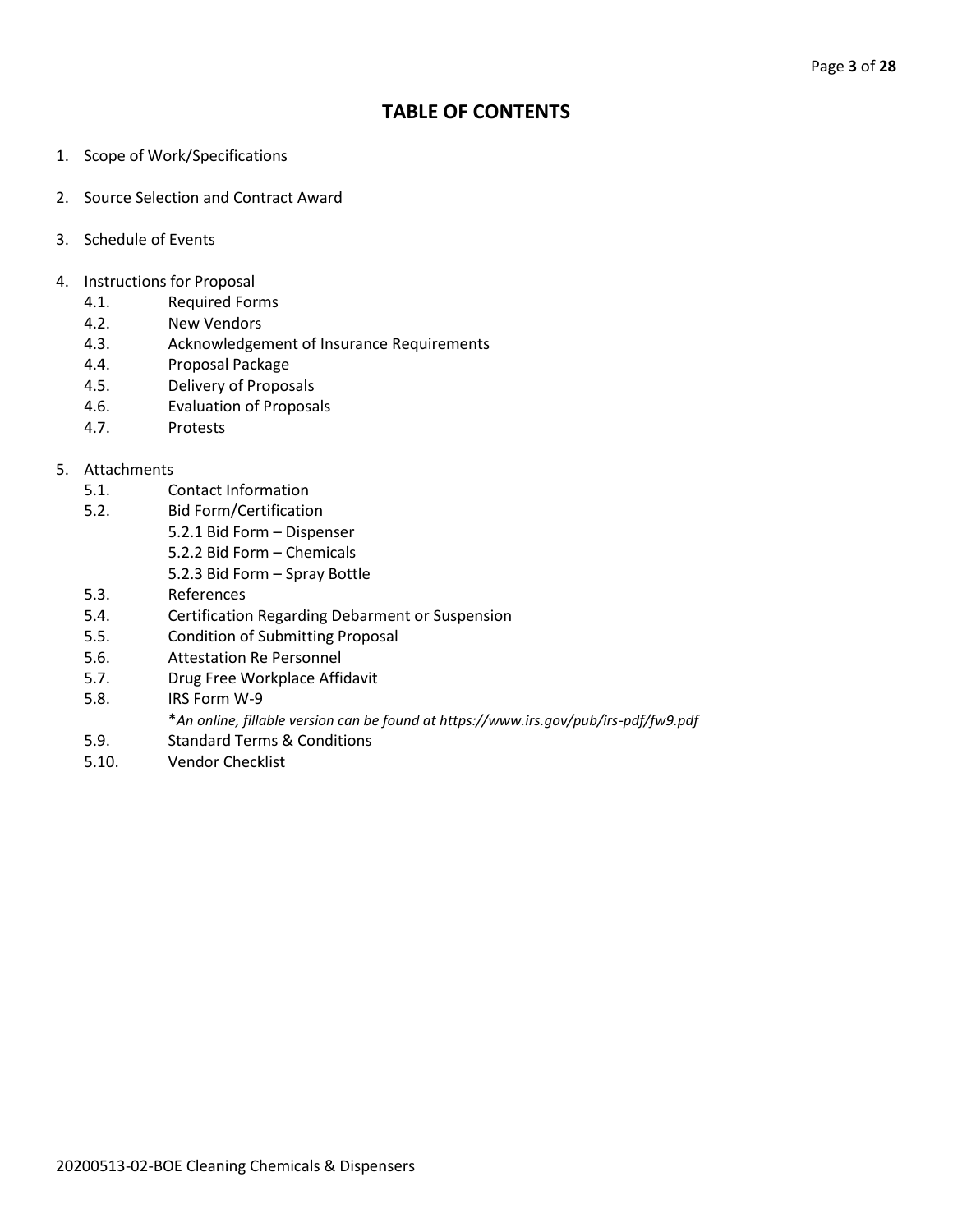#### 1. Scope of Work / Specifications

SCS is seeking proposals for a cleaning chemicals and dispensing systems contract. The awarded bidder will be under a contract with the SCS for a period of three years with an option for two one-year extensions. The original contract will begin on July 1, 2020 and will end on June 30, 2023.

#### Evaluation Criteria

SCS reserves the following rights and options:

- To reject any and all proposals that fail to meet the literal and exact requirements of the specifications provided in this RFP document.
- To accept the proposal that is, in the judgment of the SCS, in the best interest of the SCS and the SCS facilities.
- To issue subsequent requests for new proposals; and
- To discontinue its negotiations after commencing negotiations with a finalist, if progress is unsatisfactory, and commence discussions with another Bidder.

#### **Requirements**

Cleaning chemical & dispensing units for all buildings listed in Appendix A. The number of mop sinks and the number of custodial staff listed in Appendix A are estimates only and may not reflect an accurate count. For any chemical that the SCS is not familiar with, the vendor must be able to supply, free of charge, a sample of each chemical in sufficient quantity to test the effectiveness of that chemical. Samples are to be supplied at the SCS's request only.

Dilution System Requirements –

- Dilution system must be built of durable, lasting materials.
- If connected directly to a water source, system must have quick connect adapter.
- System must be easily operated.
- Chemicals must be easily and quickly changed/refilled.
- Dilution system must internally dilute chemicals, no manual measuring.
- Concentrated chemicals must be in tamper proof containers to prevent misuse.
- Must comply with OSHA chemical labeling requirements.

#### Chemicals

- 1. Disinfectant & Cleaner
	- Broad range disinfect non-porous surfaces.
	- Fresh scent.
	- Virucide (Minimum requirements)
		- o Influenza Type A / Hong Kong (Influenza); HIV-1; Hepatitis B Virus (HBV); Hepatitis C Virus (HCV); Herpes Simplex Virus Type 1; Herpes Simplex Virus Type 2; Human Coronavirus; Respiratory Syncytial Virus (RSV); Rotavirus; Norwalk Virus (Norovirus) (Feline Calicivirus); SARS Associated Coronavirus (SARS) (cause of Severe Acute Respiratory Syndrome)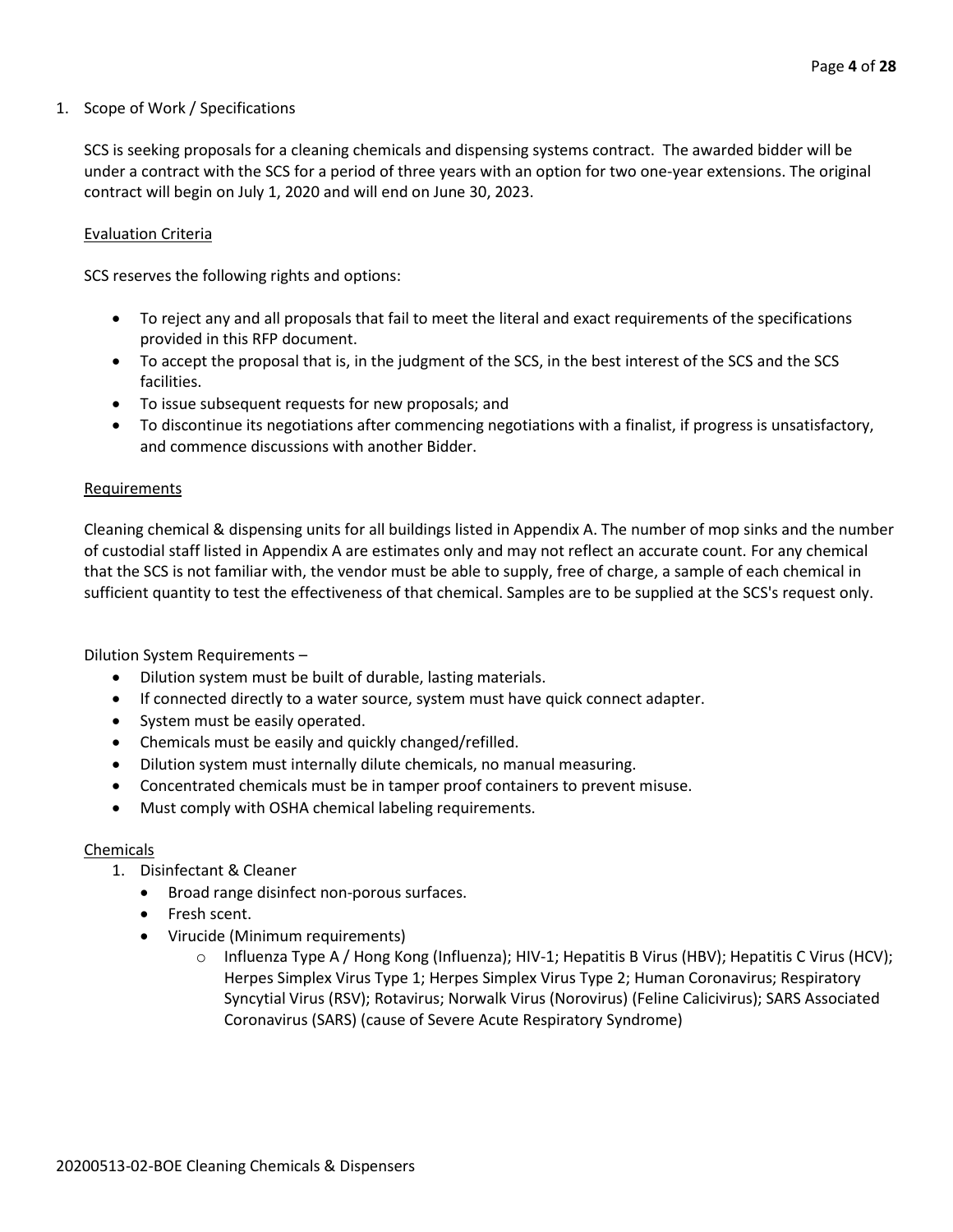- Bactericide (Minimum requirements)
	- o Pseudomonas aeruginosa (Pseudomonas); Salmonella enterica (Salmonella); Staphylococcus aureus (Staph); Enterobacter aerogenes; Enterococcus faecalis (Enterococcus); Enterococcus faecalis - Vancomycin resistant (VRE); Escherichia coli (E. coli); Escherichia coli O157:H7 ; ESBL Escherichia coli (Extended spectrum beta-lactamase producing E. coli); Klebsiella pneumoniae (Klebsiella); Klebsiella pneumoniae, Carbapenem-resistant; Listeria monocytogenes; Serratia marcescens; Shigella dysenteriae (Shigella); Shigella flexneri serotype 1B;Staphylococcus aureus - Community Associated Methicillin-Resistant (CA-MRSA) (NRS384) (USA300); Staphylococcus aureus - Methicillin-Resistant (MRSA); Staphylococcus aureus - Community Associated Methicillin-Resistant (CA-MRSA) (NRS123) (USA400); Staphylococcus aureus - Multi-Drug Resistant; Streptococcus pyogenes (Strep); Legionella pneumophilia
- Fungicide (Minimum requirements)
	- $\circ$  Candida albicans; Trichophyton mentagrophytes (the Athlete's Foot Fungus).
- 2. Restroom Cleaner
	- Removes tough dirt and soap scum from restroom surfaces such as toilets, sinks, and tile.
	- Fresh clean scent
- 3. Heavy Duty Neutral Floor Cleaner
	- For daily maintenance of high traffic floor surfaces.
	- Use on a variety of flooring types such as vinyl composite, vinyl asphalt, vinyl asbestos, sheet vinyl, terrazzo, rubber, linoleum, concrete and sealed wood floors.
	- Fresh clean scent.
- 4. Glass Cleaner
	- Removes fingerprints, dirt and other soil, from glass and mirrors, leaving a film-free, streak-free shine.
	- Non-ammoniated.
	- Fresh clean scent.
- 5. All Purpose/Multi Surface Cleaner
	- Removes dirt, grease and other soils from a variety of hard non-porous surfaces such as walls, countertops and restroom stalls.
	- Fresh clean scent.
- 6. Include a list of all chemicals, including a discount price, that work with the dispensing unit. SCBOE may at their discretion purchase additional chemicals from this list.

## Safety Data Sheets

The awarded Bidder will provide SCS with any SDS information. If changes occur to the SDS during the contract period, it will be the sole responsibility of the awarded Bidder to provide the new SDS.

## Implementation

- Contract start date July 2020.
- Transition: Over a two-month period from July to August, the awarded Bidder will install dilution systems into the facilities listed in Appendix A. If installation is not available by awarded Bidder, it must be disclosed.
- The awarded Bidder must disclose any installation cost, if applicable, per CPS.

# 20200513-02-BOE Cleaning Chemicals & Dispensers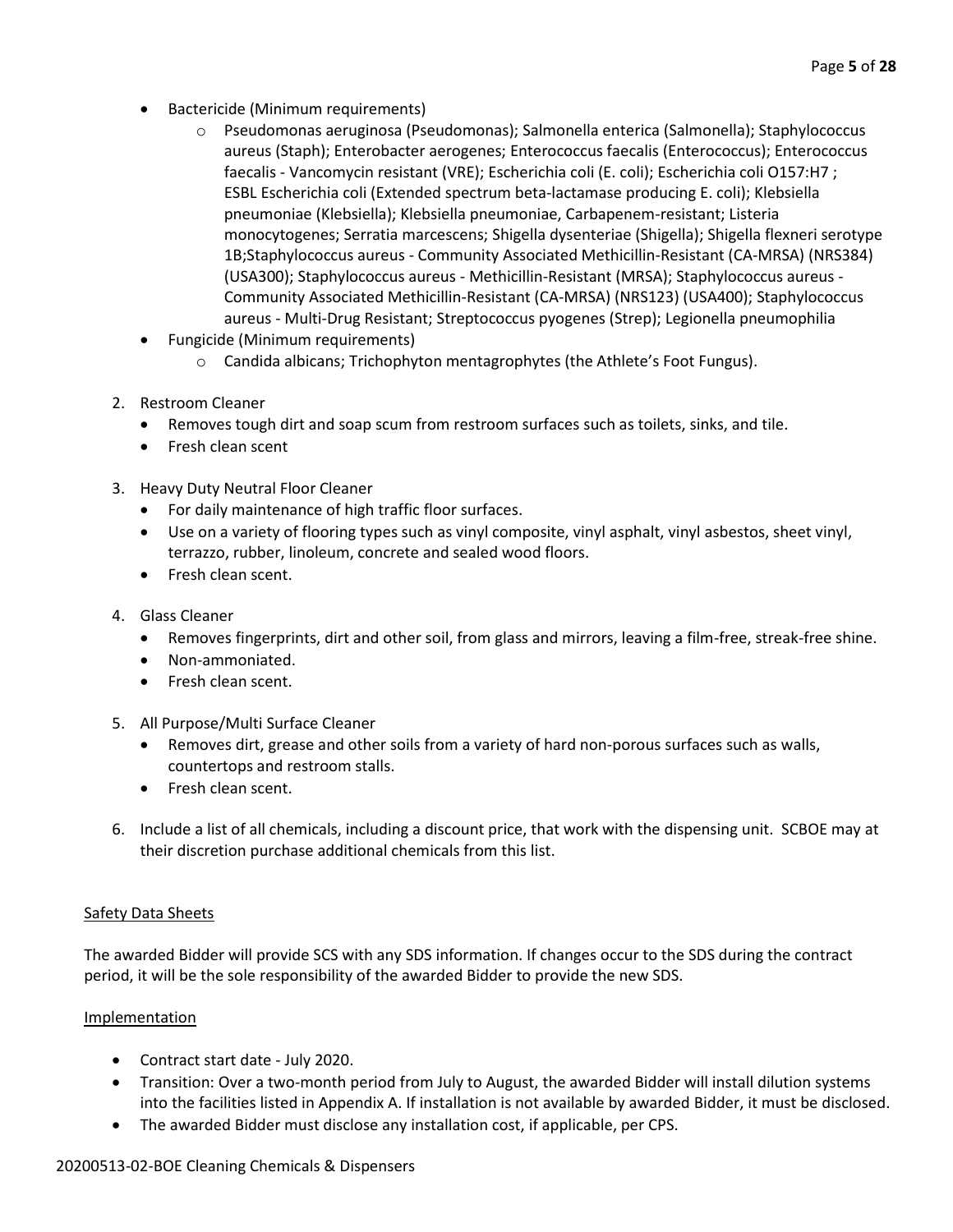#### Additional Services

The awarded Bidder will be expected to perform a level of service. This service will include but is not limited to the following:

- Servicing of defective units.
- Replacement of defective units (cost, if applicable, must be disclosed).
- Routine service call to gauge working condition of units.
- Regular training on the use of their chemicals and dilution system. (cost, if applicable, must be disclosed).

#### Bid Response Requirements

- 1. Written proposal
	- Describe your plan and product, specify how it will meet the requirements
	- Comment on the feasibility of meeting the dates outlined for the proposed implementation. Include any thoughts you may have for alternative roll-out plans that could improve the implementation.
	- Comment on ability of your personnel to complete the installation. If no personnel are available, suggest alternate for installation.
	- Identify what resources you will devote to the SCS, including training or other resources you have available to provide to the SCS.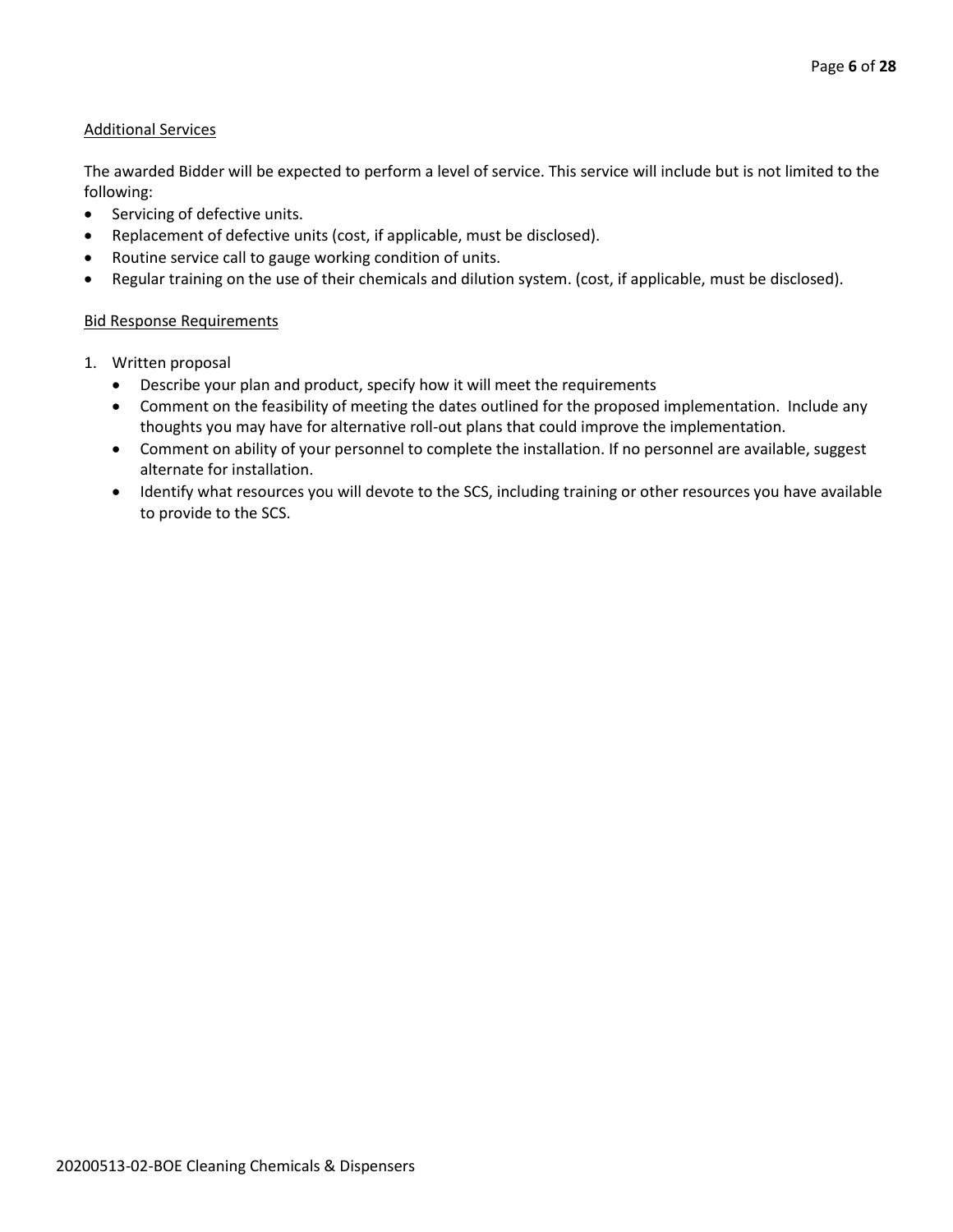# **Appendix A – School Building and Information**

|                               |                              |                |       | $\overline{\#}$ of<br>Mop | $#$ of         |
|-------------------------------|------------------------------|----------------|-------|---------------------------|----------------|
| <b>SCHOOL</b>                 | Address                      | City           | Zip   | Sinks                     | Custodians     |
| Bethpage Elementary           | 420 Old Highway 31E          | Bethpage       | 37022 | $\mathfrak{Z}$            | $\mathfrak{Z}$ |
| North Sumner Elementary       | 1485 No. Sumner Road         | Bethpage       | 37022 | $\mathbf{2}$              | $\overline{2}$ |
| Oakmont Elementary            | 3323 Highway 76              | Cottontown     | 37048 | $\mathbf{2}$              | $\mathbf{2}$   |
| Benny Bills Elementary        | 1030 Union School Road       | Gallatin       | 37066 | $\overline{4}$            | 5              |
| E B Wilson                    | 685 E. Main                  | Gallatin       | 37066 | 1                         | $\mathbf{1}$   |
| Gallatin High                 | 700 Dan Herron Drive         | Gallatin       | 37066 | 15                        | 15             |
| Guild Elementary              | 1018 South Water Street      | Gallatin       | 37066 | 7                         | 3              |
| Howard Elementary             | 805 Long Hollow Pike         | Gallatin       | 37066 | 4                         | 5              |
| James W. Hawkins Building     | 695 E. Main Street           | Gallatin       | 37066 | $\mathbf{1}$              | $\overline{4}$ |
| Joe Shafer Middle             | 240 Albert Gallatin Blvd.    | Gallatin       | 37066 | 6                         | 7              |
| R T Fisher Alternative        | 455 North Boyers Street      | Gallatin       | 37066 | $\mathbf{2}$              | $\mathbf{1}$   |
| Rucker Stewart Middle         | 350 Hancock Street           | Gallatin       | 37066 | 5                         | 7              |
| <b>SCBOE</b> Admin Building   | 695 E Main Street            | Gallatin       | 37066 | $\overline{4}$            | 4              |
| <b>SCBOE Support Services</b> | 1500 Airport Road            | Gallatin       | 37066 | 5                         | 4              |
| <b>SCBOE Teacher Center</b>   | 695 E. Main Street           | Gallatin       | 37066 | $\overline{c}$            | $\mathbf{2}$   |
| Station Camp Elementary       | 1020 Bison Trail             | Gallatin       | 37066 | $\overline{4}$            | 7              |
| Station Camp High             | 1040 Bison Trail             | Gallatin       | 37066 | 15                        | 10             |
| Station Camp Middle           | 281 Big Station Camp<br>Blvd | Gallatin       | 37066 | 5                         | $8\,$          |
| Union STEM                    | 516 Carson Street            | Gallatin       | 37066 | 3                         | 3              |
| Vena Stuart Elementary        | 780 Hart Street              | Gallatin       | 37066 | $\overline{4}$            | 5              |
| Madison Creek Elementary      | 1040 Madison Creek Rd.       | Goodlettsville | 37076 | $\overline{4}$            | $\overline{4}$ |
| Millersville Elementary       | 1248 Louisville Hwy.         | Goodlettsville | 37076 | $\mathbf{2}$              | 3              |
| Beech Elementary              | 3120 Long Hollow Pike        | Hendersonville | 37075 | 6                         | $\overline{4}$ |
| Beech High                    | 3126 Long Hollow Pike        | Hendersonville | 37075 | 8                         | 6              |
| Beech High Annex              | 3140 Long Hollow Pike        | Hendersonville | 37075 | $\overline{4}$            | 3              |
| Dr William Burrus Elementary  | 1336 Drakes Creek Road       | Hendersonville | 37075 | $\overline{4}$            | 5              |
| Gene Brown Elementary         | 174 Imperial Blvd            | Hendersonville | 37075 | 5                         | $\mathfrak{Z}$ |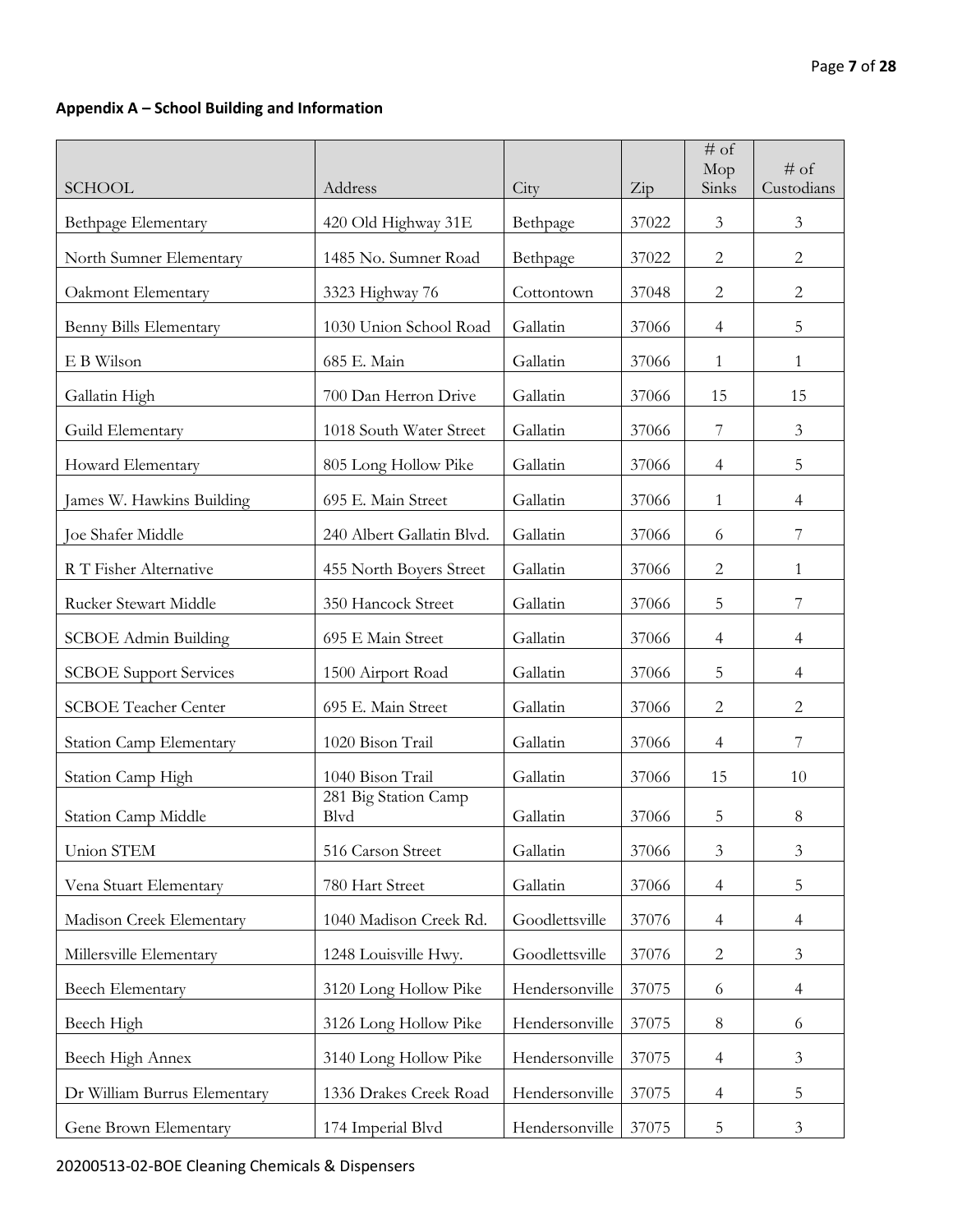| George A Whitten Elementary      | 140 Scotch Street       | Hendersonville | 37075 | 4              | 3              |
|----------------------------------|-------------------------|----------------|-------|----------------|----------------|
| Hendersonville High              | 123 Cherokee Road       | Hendersonville | 37075 | 15             | 11             |
| Indian Lake Elementary           | 505 Indian Lake Road    | Hendersonville | 37075 | 5              | 4              |
| Jack Anderson Elementary         | 250 Shutes Lane         | Hendersonville | 37075 | 4              | 6              |
| Knox Doss at Drakes Creek Middle | 1338 Drakes Creek Road  | Hendersonville | 37075 | 5              | 6              |
| Lakeside Park Elementary         | 204 Dolphus Drive       | Hendersonville | 37075 | 3              | 3              |
| Merrol Hyde Magnet               | 128 Township Drive      | Hendersonville | 37075 | $\overline{4}$ | 4              |
| Nannie Berry Elementary          | 138 Indian Lake Road    | Hendersonville | 37075 | 5              | 3              |
| Robert Ellis Middle              | 100 Indian Lake Road    | Hendersonville | 37075 | 5              | 5              |
| T W Hunter Middle                | 2101 New Hope Road      | Hendersonville | 37075 | 6              | 6              |
| V G Hawkins Middle               | 487 A Walton Ferry Rd   | Hendersonville | 37075 | 4              | 5              |
| Walton Ferry Elementary          | 732 Walton Ferry Road   | Hendersonville | 37075 | 3              | 4              |
| W Wiseman Elementary             | 922 South Broadway      | Portland       | 37148 | $\overline{4}$ | 4              |
| Portland East Middle             | 604 South Broadway      | Portland       | 37148 | 5              | 5              |
| Portland West Middle             | 110 Nolan Private Drive | Portland       | 37148 | 6              | 4              |
| Portland Gateview Elementary     | 1098 Gateview Drive     | Portland       | 37148 | $\overline{4}$ | 5              |
| Portland High                    | 600 College Street      | Portland       | 37148 | $8\phantom{.}$ | 8              |
| Watt Hardison Elementary         | 300 Gibson Street       | Portland       | 37148 | 4              | $\overline{4}$ |
| Clyde Riggs Elementary           | 211 Fountain Head Road  | Portland       | 37148 | 5              | $\overline{3}$ |
| Westmoreland Elementary          | 4178 Hawkins Drive      | Westmoreland   | 37186 | 4              | 5              |
| Westmoreland High                | 4300 Hawkins Drive      | Westmoreland   | 37186 | 9              | $\overline{4}$ |
| Westmoreland Middle              | 4128 Hawkins Drive      | Westmoreland   | 37186 | 6              | $\overline{4}$ |
| H B Williams Elementary          | 115 S. Palmer Chapel    | White House    | 37188 | $\overline{4}$ | 5              |
| White House High                 | 508 Tyree Springs Road  | White House    | 37188 | 8              | 4              |
| White House High Annex           | 111 Meadows Road        | White House    | 37188 | 3              | $\overline{2}$ |
| White House Middle               | 2020 Highway 31W        | White House    | 37188 | 6              | 5              |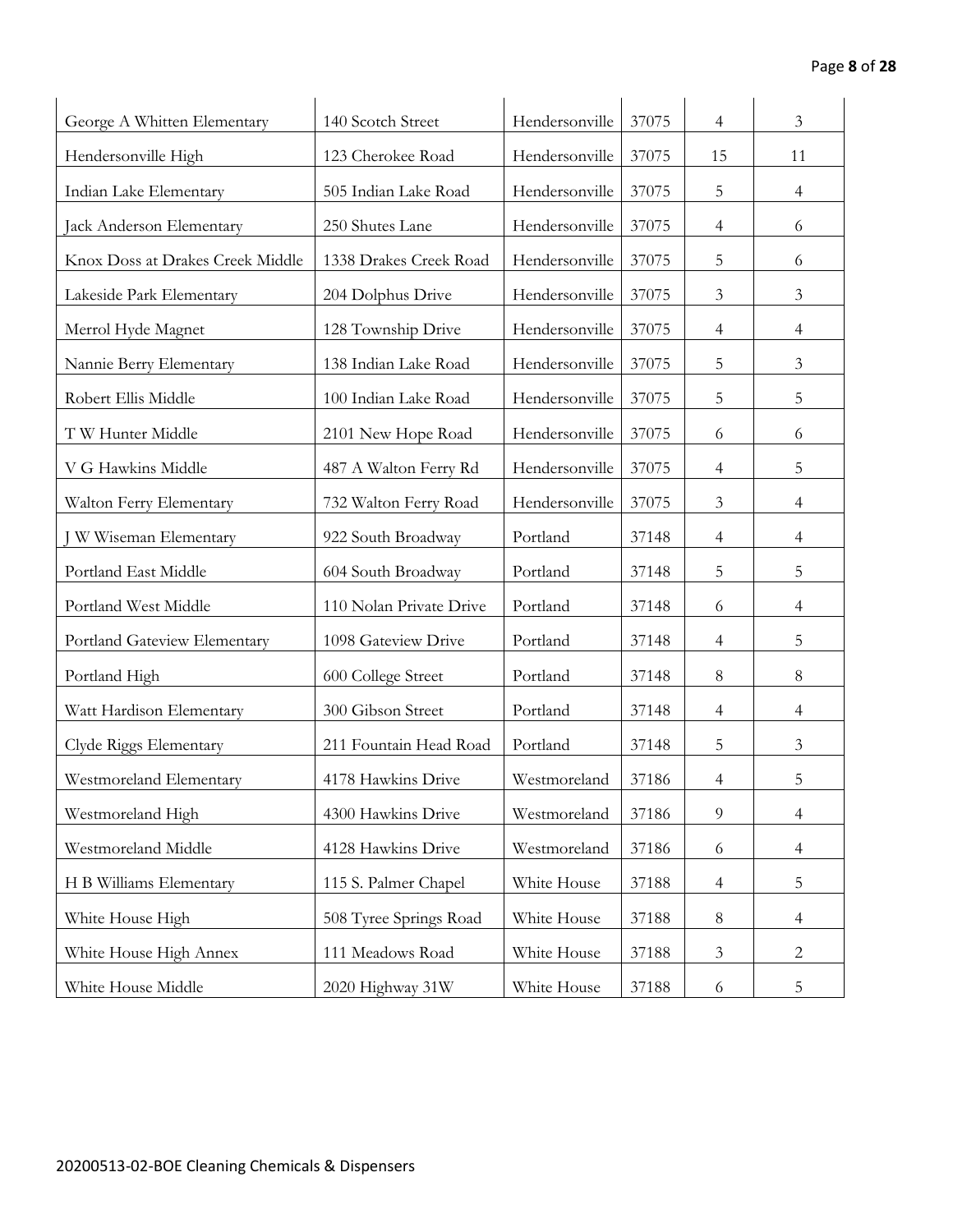- 2. Source Selection and Contract Award
	- Award(s), if made, will be made to the Responsive and Responsible proposer(s) whose proposal is most advantageous to SCS, taking into consideration price and the other evaluation criteria set forth in the RFP.
		- o General Criteria to be determined "Responsive"
			- Does the proposal include all required information, included completed attachment forms and affidavits?
			- Was the proposal delivered on or before the stated deadline? Did it include the required number of copies (hard & electronic)?
		- o General Criteria to be determined "Responsible"
			- Does the Proposer demonstrate an understanding of SCSs needs and proposed approach to the project?
			- Does the Proposer possess the ability, capacity, skill and financial resources to provide the service?
			- Can the Proposer take upon itself the responsibilities set forth in the RFP and produce the required outcomes in a timely fashion?
			- **■** Does the Proposer have the character, integrity, reputation, judgement, experience and efficiency required for the project?
	- SCS reserves the right to enter into discussions with Proposers which have submitted proposals determined to be reasonably like of being considered for selection to assure a full understanding of and responsiveness to the RFP requirements. Every effort shall be afforded to assure fair and equal treatment with respect to the opportunity for discussion and/or revision of their respective proposals.
	- Upon mutual agreement by both parties, SCS shall grant the right to extend the terms, conditions and prices of contract(s) awarded from this RFP to other Institutions (such as State, Local and/or Public Agencies) who express an interest in participating in any contract that results from this RFP. Each of the "piggyback" Institutions will issue their own purchasing documents for purchase of the goods/services. Proposer agrees that SCS shall bear no responsibility or liability for any agreements between Proposer and the other Institution(s) who desire to exercise this option.

#### 3. Schedule of Events

| <b>RFP Issued</b>              | April 30, 2020                |
|--------------------------------|-------------------------------|
| <b>RFP Submission DEADLINE</b> | May 13, 2020 @ 11:00 a.m. CDT |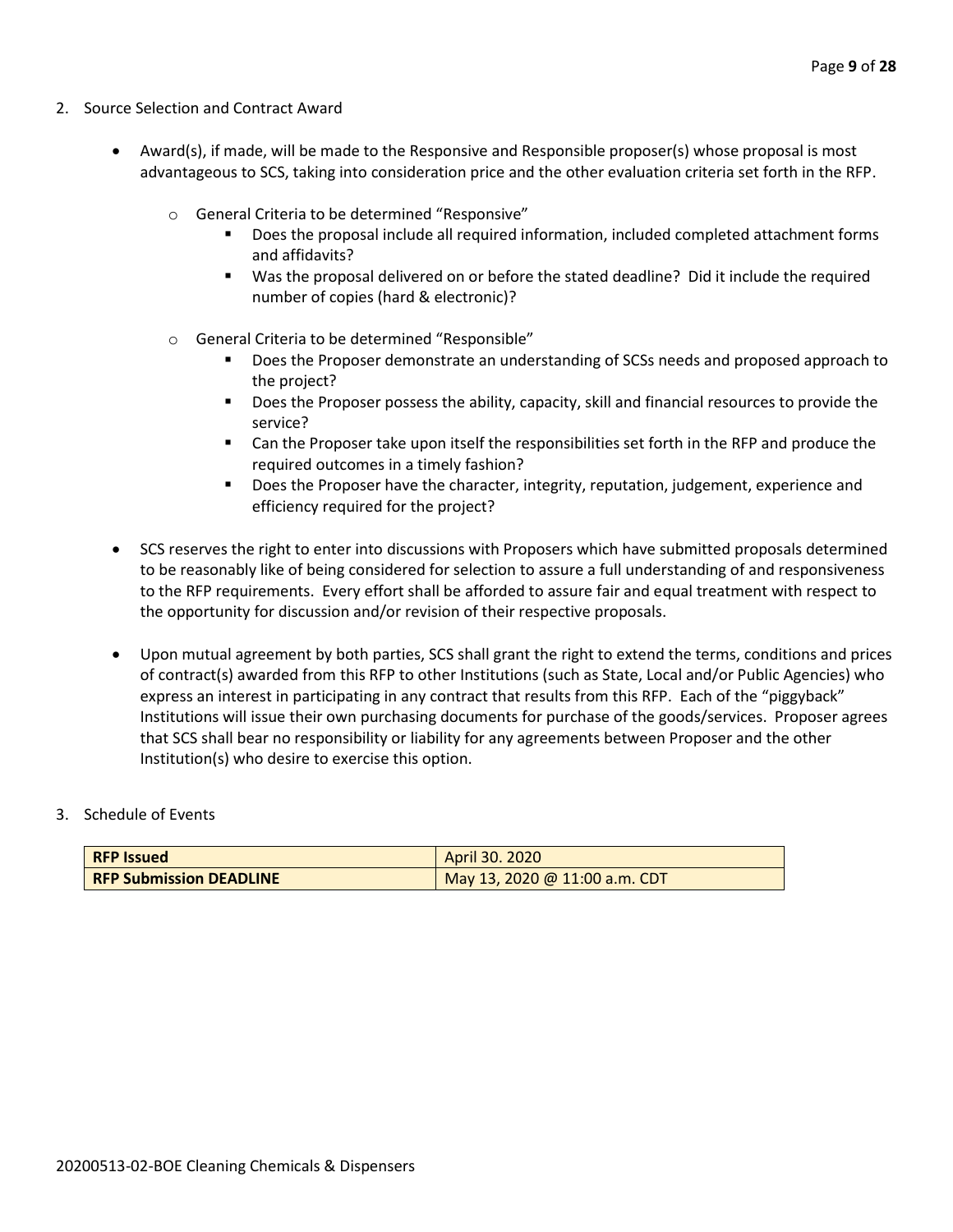#### 4. Instructions for Proposal

#### 4.1. Required Forms

- Proposer must complete and submit the Attachments in Section 6. Attachments may be omitted depending on the RFP requirements. Refer to the Table of Contents for omitted Attachments.
- Evidence of a valid State of Tennessee Business License and/or Sumner County Business License.
- For all vendors with annual purchases in excess of \$50,000; a Sumner County Business License must be on file with the SCS Finance Department. Evidence of the license must be provided within ten (10) working days following notification of award; otherwise, SCS may rescind its acceptance of the Proposer's proposal.
- Copy of State of Tennessee License (if applicable) in respective field.
- If applicable, the Proposer must include a copy of the contract(s) the Proposer will submit to be signed.

#### 4.2. New Vendors

- To comply with Internal Revenue Service requirements, all vendors who perform any type of service are required to have a current IRS Form W-9 on file with the SCS Finance Department. It is a mandatory requirement to complete the IRS Form W-9 (Attachment 6.9) included in this RFP.
- To comply with the **Tennessee Lawful Employment Act (50-1-702 and 50-1-703)**, non-employees (individuals paid directly by the employer in exchange for the individual's labor or services) must have on file one (1) of the following documents:
	- o A valid Tennessee driver's license or photo identification;
	- $\circ$  A valid driver's license or photo identification from another state where the license requirements are at least as strict as those in Tennessee;
	- o A birth certificate issued by a U.S. state, jurisdiction or territory;
	- o A U.S. government issued certified birth certificate;
	- o A valid, unexpired U.S. passport;
	- o A U.S. certificate of birth abroad (DS-1350 or FS-545)
	- o A report of birth abroad of a U.S. citizen (FS-240);
	- o A certificate of citizenship (N560 or N561);
	- o A certificate of naturalization (N550, N570 or N578);
	- o A U.S citizen identification card (I-197 or I-179); or
	- $\circ$  Valid alien registration documentation or other proof of current immigration registration recognized by the United States Department of Homeland Security that contains the individual's complete legal name and current alien admission number or alien file number (or numbers if the individual has more than one number).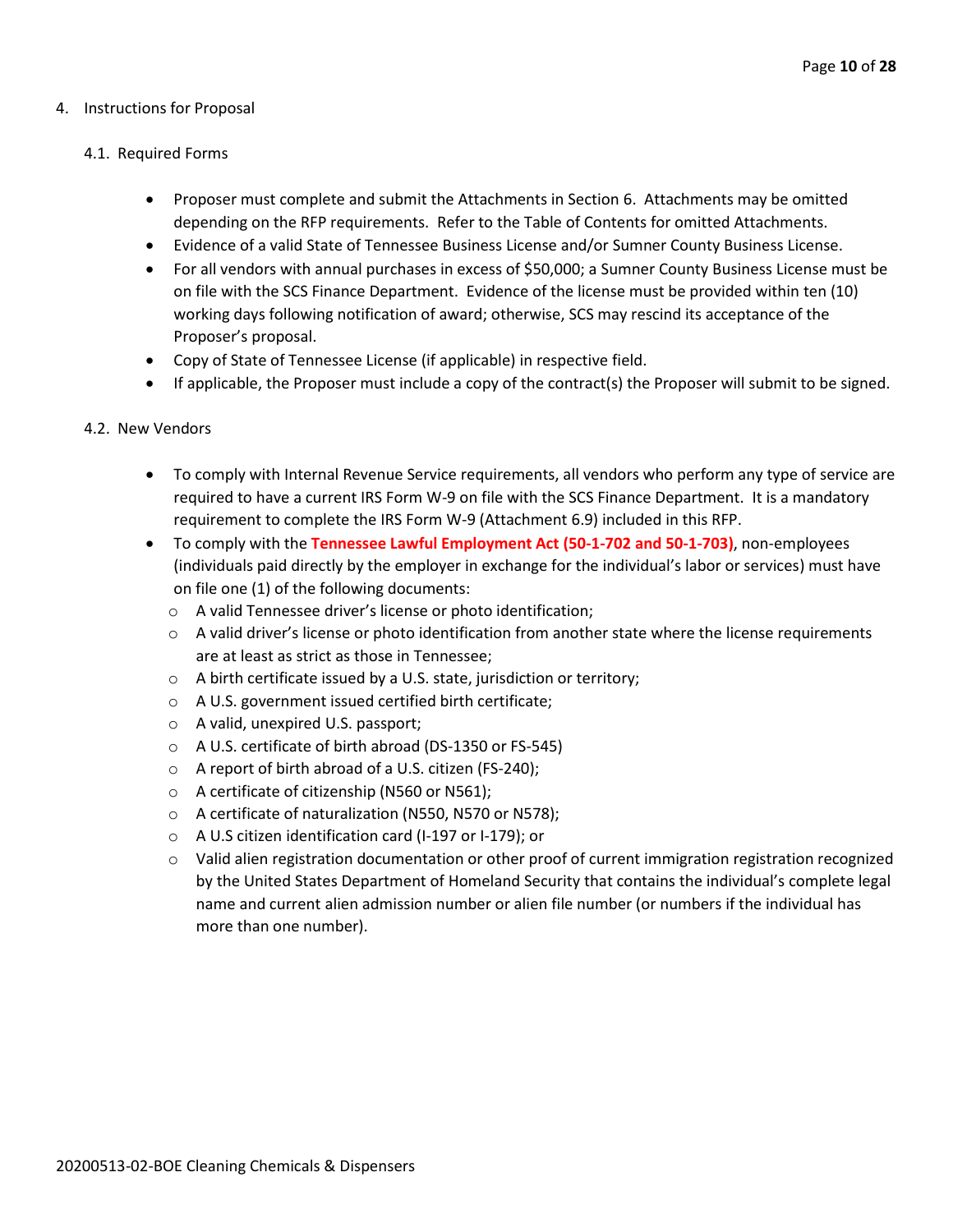#### 4.3. Acknowledgement of Insurance Requirements

By submitting a proposal, Proposer acknowledges that it has read and understands the insurance requirements for the proposal. The Proposer who may have employees, contractors, subcontractors or agents working on SCS properties shall carry current certificates for general and professional liability insurance and for workers' compensation as indicated below. The owner or Principal of each Proposer must also be insured by workers' compensation if they perform any of the services on SCS properties. There will be no exceptions to the insurance requirement. Proposer also understands that the evidence of required insurance must be submitted within fifteen (15) working days following notification of its offer being accepted; otherwise, SCS may rescind its acceptance of the Proposers proposal.

#### • **General Liability**

| General Aggregate | \$2,000,000 |
|-------------------|-------------|
| Each Occurrence   | \$1,000,000 |

#### • **Workers Compensation**

| <b>Workers Compensation</b> | <b>Tennessee Statutory Limits</b> |
|-----------------------------|-----------------------------------|
| <b>Employer's Liability</b> | \$500,000                         |

#### 4.4. Proposal Package

The package containing the proposal must be sealed and clearly marked on the outside of the package:

# **"20200513-02-BOE Cleaning Chemicals & Dispensers" DO NOT OPEN**

All sealed proposals packages must include all of the following. Any sealed proposals are subject to rejection as non-conforming if any applicable item is not included.

- One (1) Complete Original
- One (1) electronic format (CD/USB Drive)
- Original Signature on Original Proposal. NO copied or digital signatures.

The outside of the proposal package must be labeled as follows (if applicable) per **T.C.A § 62-6-119**:

- 1. Name of Company and Principal Owner, Business License Number, Expiration Date and License Classification.
- 2. In addition to Item 1, the same is applicable to masonry contractors if the work performed is > \$100,000.
- 3. In addition to Item 1, the same is applicable to HVAC, electrical, plumbing or A/C contractors if the work performed is > \$25,000.
- 4. In addition to Item 1, the same is applicable plus the Department of Environment & Conservation License Number and Classification, applicable to geothermal contractors if the work performed is > \$25,000.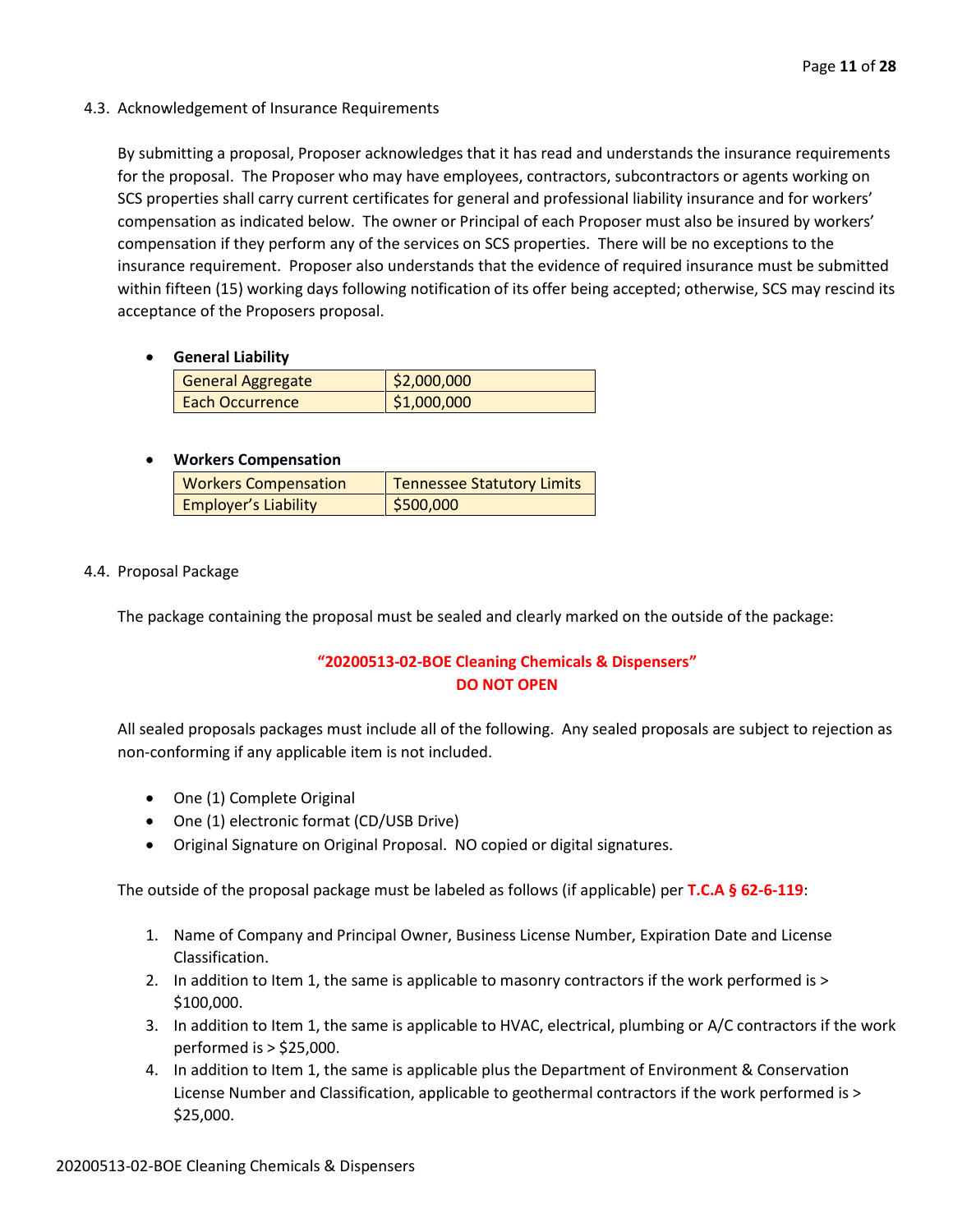- 5. If the prime contractor performs the masonry portion of the project or any of the above listed contractor skill sets and the work performed is > \$100,000; it must be so designated.
- 6. Only one (1) contractor in each classification listed shall be written on the bid envelope.

#### 4.5. Delivery of Proposals

Sealed proposals will be accepted until **May 13, 2020 @ 11:00 a.m. CDT**. Proposals received after that time will be deemed invalid. Vendors mailing proposal packages must allow sufficient time to ensure receipt of their package by the time specified. SCS shall not accept proposals via electronic transmission such as email, fax, etc. There will be no exceptions. Proposals will be opened and read aloud. The reading of the bids will begin at **10:00 a.m. CDT**.

Due to the nature of deliveries to the SCS Support Services Facility by carriers such as UPS, FedEx and such like; the proposal package will be accepted if the date and time on the delivery confirmation are indicated to be on or before the Proposal Deadline.

| Delivery Address: | Sumner County Board of Education |
|-------------------|----------------------------------|
|                   | Attn: Purchasing Supervisor      |
|                   | 1500 Airport Road                |
|                   | Gallatin, TN 37066               |

#### 4.6. Evaluation of Proposals

The SCS Purchasing Supervisor will first examine the proposals to reject those that are clearly non-responsive to the stated requirements. Proposers who are determined to be non-responsive and/or non-responsible will be notified of this determination.

The evaluation process will include the following factors:

- Proposal
	- o Quality of product
	- o Quality of proposal
	- o Level of service provided
	- o Cost to SCBOE
	- o Supplier and manufacturer qualifications
- Compensation/Price Data
	- o Address all costs associated with performance of the contracted services.
- Past Performance and References
	- $\circ$  Provided a minimum of three (3) client references for similar projects in size and scope successfully completed by Proposer within the last three (3) years. Include the number of years business has been conducted with the client. Attachment 5.3.
	- $\circ$  SCS may also consider other sources of pertinent past performance information, including the districts own experience with the Proposer.

SCS may also make independent investigations as to the qualification of each bidder. Such investigations may include contacting existing customers or visiting existing operations.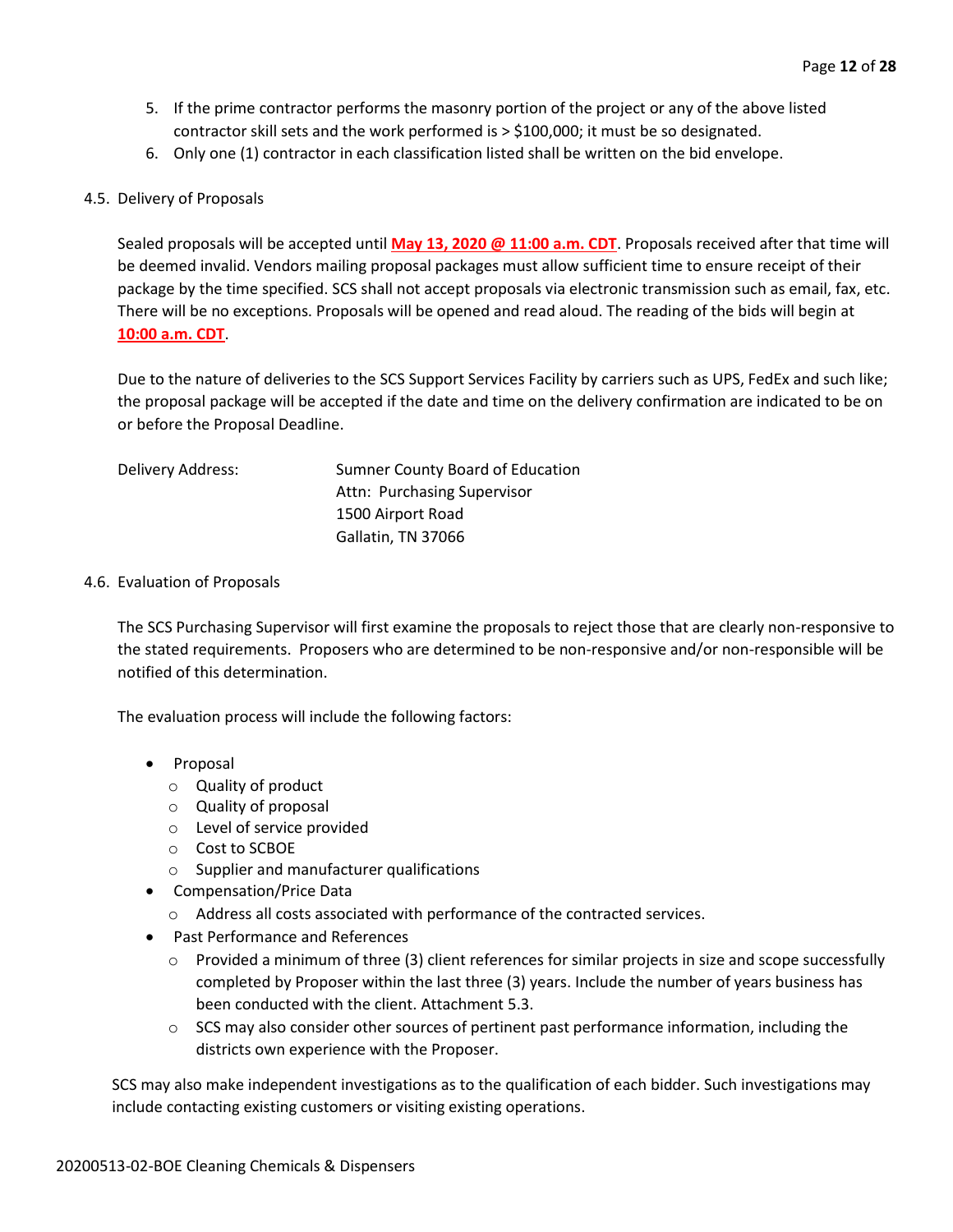#### 4.7. Protests

In the event that any interested party finds any part of the listed specifications, terms or conditions to be discrepant, incomplete or otherwise questionable in any respect; it shall be the responsibility of the concerned party to notify the SCS Purchasing Office of such matters immediately upon receipt of the RFP. All notifications must be sent to the Purchasing Supervisor via email at [purchasing@sumnerschools.org.](mailto:purchasing@sumnerschools.org)

Any actual or prospective Proposer who is aggrieved in connection with the RFP or award of a contract may protest to the Purchasing Supervisor and/or the Sumner County Board of Education at its regularly scheduled meeting.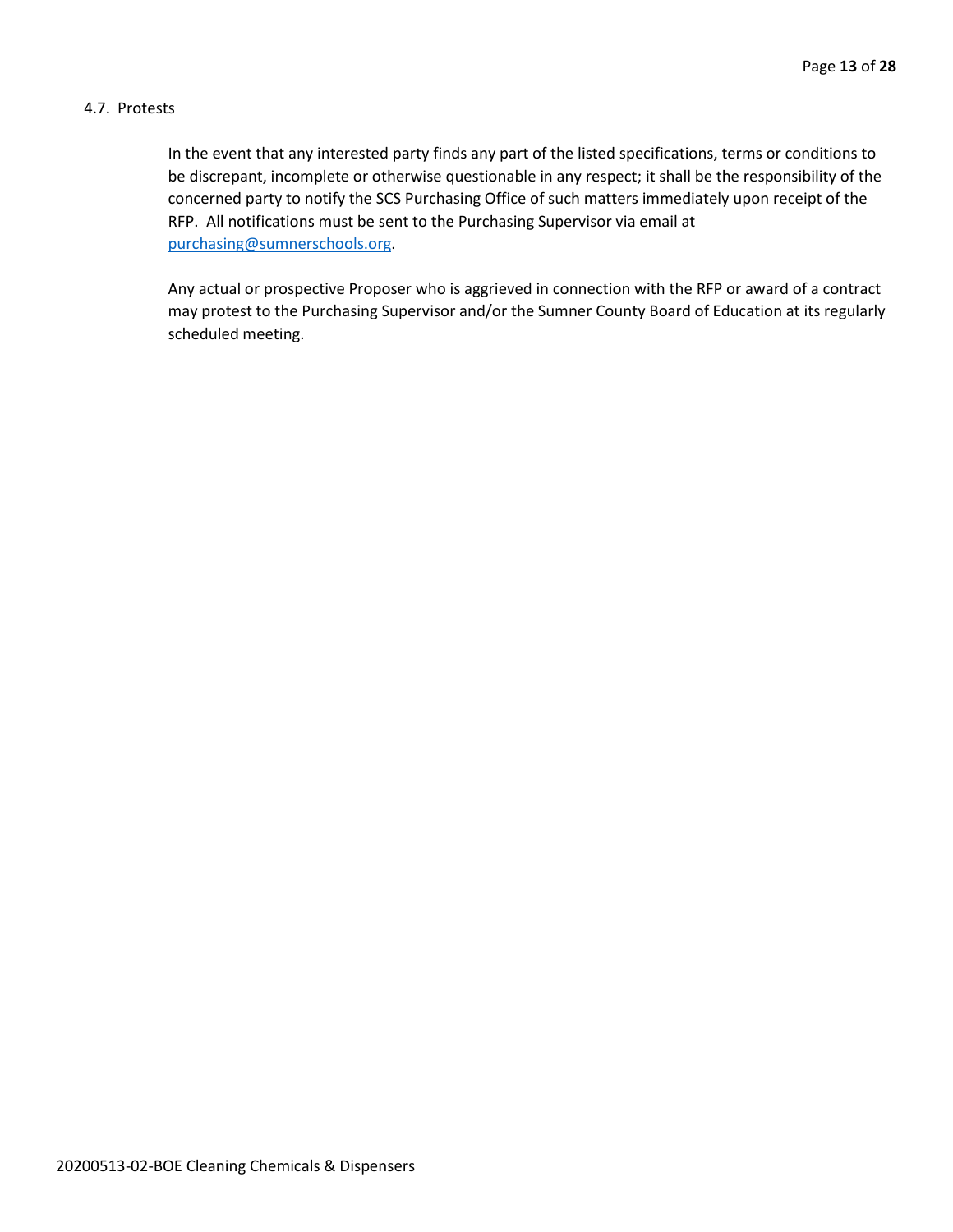#### **ATTACHMENT 5.1 - Contact Information**

| <b>Company Legal Name:</b>                 | <u> 1989 - Johann John Stoff, deutscher Stoffen und der Stoffen und der Stoffen und der Stoffen und der Stoffen u</u> |  |
|--------------------------------------------|-----------------------------------------------------------------------------------------------------------------------|--|
| <b>Company Official Address:</b>           |                                                                                                                       |  |
|                                            |                                                                                                                       |  |
| Company Web Site (URL):                    |                                                                                                                       |  |
|                                            |                                                                                                                       |  |
|                                            |                                                                                                                       |  |
| Contact Person for project administration: |                                                                                                                       |  |
|                                            |                                                                                                                       |  |
|                                            |                                                                                                                       |  |
|                                            |                                                                                                                       |  |
|                                            | (office)                                                                                                              |  |
|                                            |                                                                                                                       |  |
|                                            | (mobile)                                                                                                              |  |
|                                            |                                                                                                                       |  |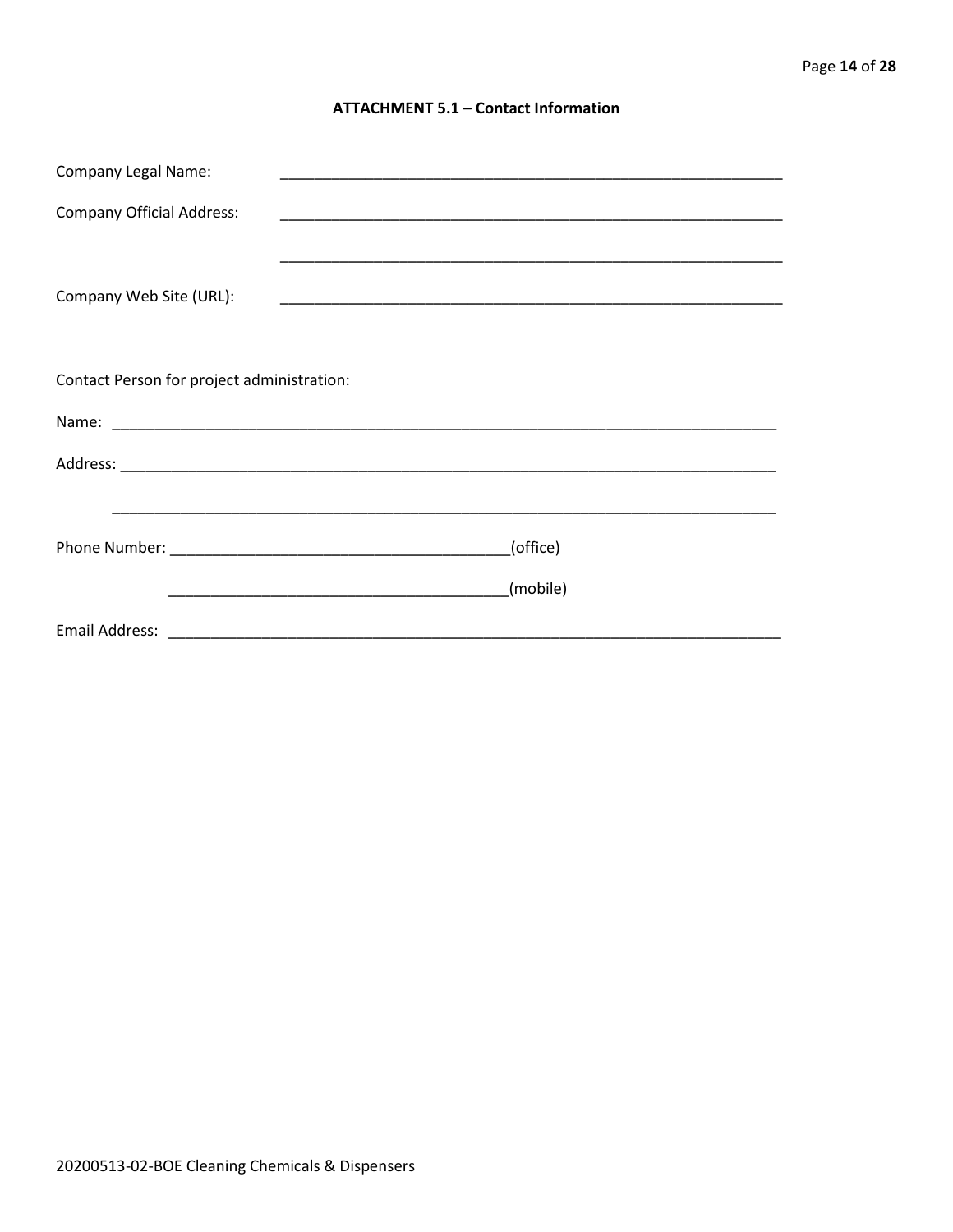

Attn: Purchasing Supervisor 1500 Airport Road Gallatin, TN 37066

### **ATTACHMENT 5.2 – Bid Form/Certification 20200513-02-BOE**

Date  $\overline{\phantom{a}}$ 

#### **COMPLETE ATTACHED FORMS**

## **5.2.1 BID FORM – DISPENSER 5.2.2 BID FORM – CHEMICALS 5.2.3 BID FORM – SPRAY BOTTLE**

By checking this box, Proposer agrees that SCS reserves the right to extend the terms, conditions and prices of this contract to other Institutions (such as State, Local and/or Public Agencies) who express an interest in participating in any contract that results from this RFP. Each of the piggyback Institutions will issue their own purchasing documents for the goods/service. Proposer agrees that SCS shall bear no responsibility or liability for any agreements between Proposer and the other Institution(s) who desire to exercise this option.

| (street) | (city, state, zip) |
|----------|--------------------|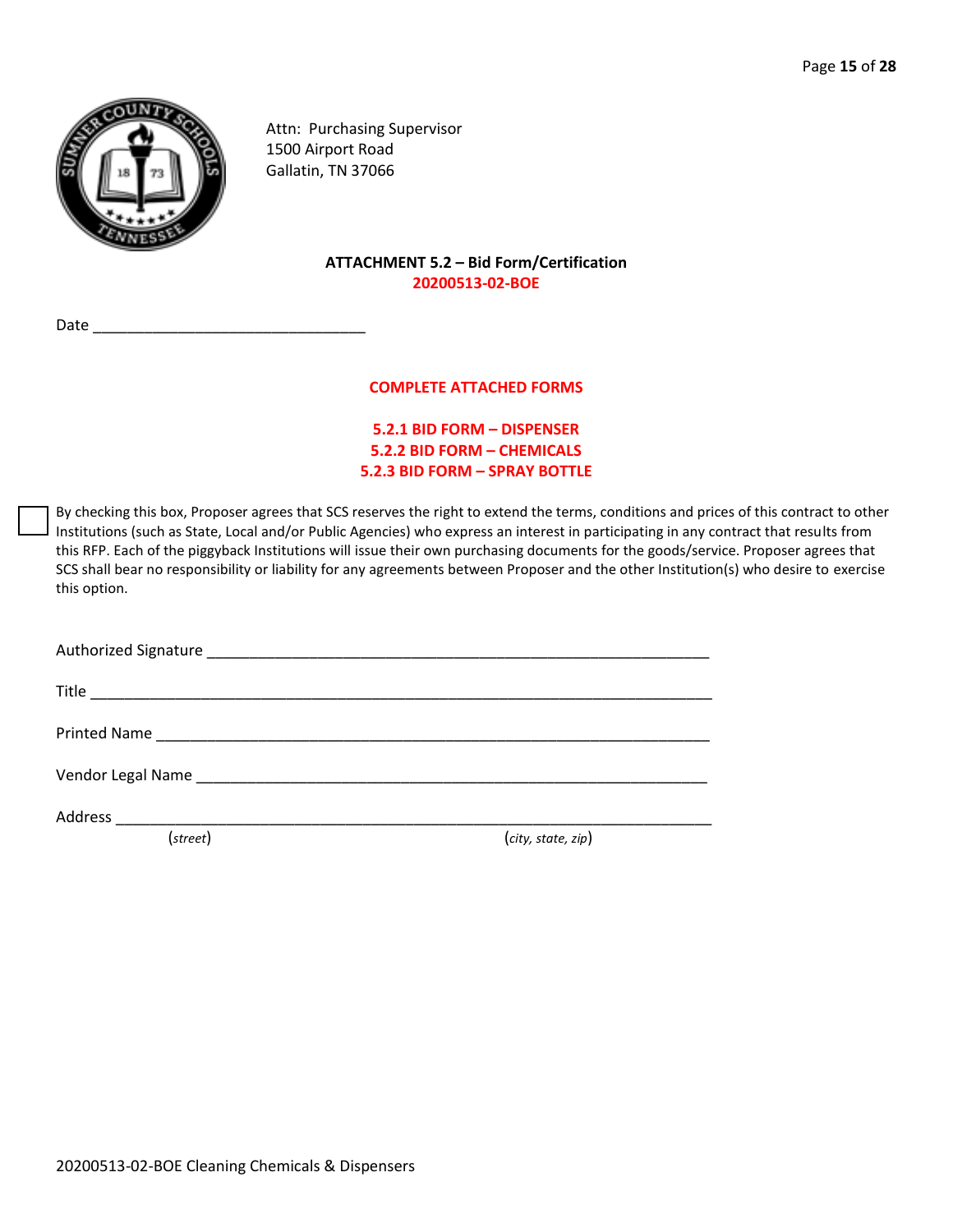#### **ATTACHMENT 5.2.1 BID FORM - DISPENSER**

| <b>Style / Dimensions</b>                                                                                              | Cost | Cost to SCS | <b>Shipping Fee</b> | <b>Maintenance Fee</b> | <b>Installation Fee</b> |
|------------------------------------------------------------------------------------------------------------------------|------|-------------|---------------------|------------------------|-------------------------|
|                                                                                                                        |      |             |                     |                        |                         |
| Do you have personnel assigned to complete the installation ______ YES<br>If yes, cost per Dispenser \$_______________ |      |             |                     | <b>NO</b>              |                         |
|                                                                                                                        |      |             |                     |                        |                         |
|                                                                                                                        |      |             |                     |                        |                         |
| <b>Explanation:</b>                                                                                                    |      |             |                     |                        |                         |
|                                                                                                                        |      |             |                     |                        |                         |
|                                                                                                                        |      |             |                     |                        |                         |
|                                                                                                                        |      |             |                     |                        |                         |
|                                                                                                                        |      |             |                     |                        |                         |
|                                                                                                                        |      |             |                     |                        |                         |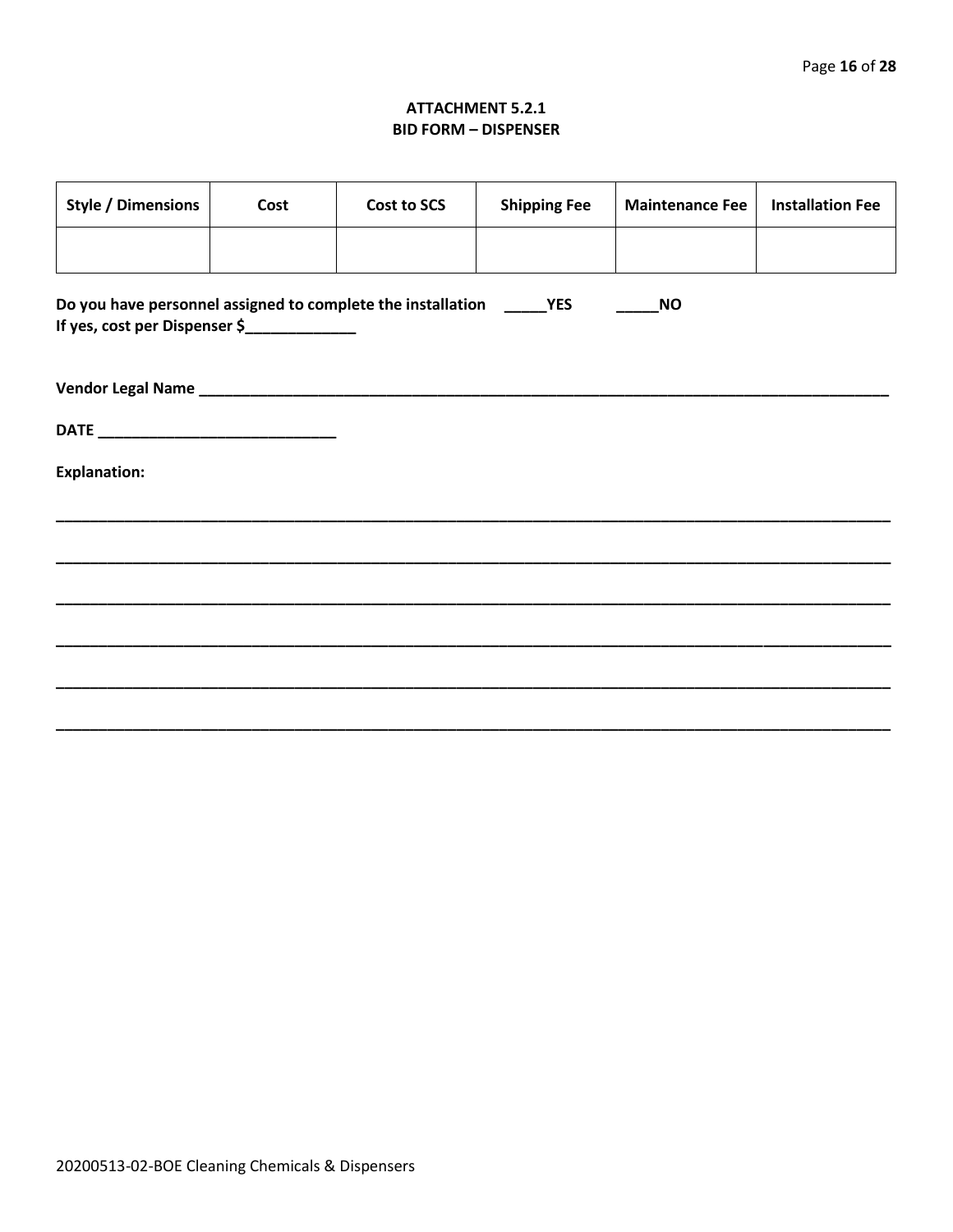## **ATTACHMENT 5.2.2 BID FORM – CHEMICALS**

|                                                             | <b>Chemical Name</b> | <b>Container</b><br><b>Size</b> | Cost per<br><b>Container</b> | <b>Dilution</b><br>Rate | End-Use<br>Cost | <b>Quarts</b><br>made per<br><b>Container</b> | No. of<br><b>Containers</b><br>per Case |  |
|-------------------------------------------------------------|----------------------|---------------------------------|------------------------------|-------------------------|-----------------|-----------------------------------------------|-----------------------------------------|--|
| <b>Example</b>                                              | <b>ABC Cleaner</b>   | 1 qt. or<br>32 oz.              | \$12.00                      | $0.5$ oz. $/$<br>gallon | \$0.047/<br>qt. | 256                                           | 4                                       |  |
| <b>Disinfectant</b><br>Cleaner                              |                      |                                 |                              |                         |                 |                                               |                                         |  |
| Restroom<br>Cleaner                                         |                      |                                 |                              |                         |                 |                                               |                                         |  |
| <b>Heavy Duty</b><br><b>Neutral Floor</b><br><b>Cleaner</b> |                      |                                 |                              |                         |                 |                                               |                                         |  |
| <b>Glass Cleaner</b>                                        |                      |                                 |                              |                         |                 |                                               |                                         |  |
| All Purpose/<br>Multi-Surface<br><b>Cleaner</b>             |                      |                                 |                              |                         |                 |                                               |                                         |  |
|                                                             |                      |                                 |                              |                         |                 |                                               |                                         |  |
|                                                             |                      |                                 |                              |                         |                 |                                               |                                         |  |
|                                                             |                      |                                 |                              |                         |                 |                                               |                                         |  |
|                                                             |                      |                                 |                              |                         |                 |                                               |                                         |  |
|                                                             |                      |                                 |                              |                         |                 |                                               |                                         |  |

**\_\_\_\_\_\_\_\_\_\_\_\_\_\_\_\_\_\_\_\_\_\_\_\_\_\_\_\_\_\_\_\_\_\_\_\_\_\_\_\_\_\_\_\_\_\_\_\_\_\_\_\_\_\_\_\_\_\_\_\_\_\_\_\_\_\_\_\_\_\_\_\_\_\_\_\_\_\_\_\_\_\_\_\_\_\_\_\_\_\_\_\_\_\_\_\_\_\_**

**\_\_\_\_\_\_\_\_\_\_\_\_\_\_\_\_\_\_\_\_\_\_\_\_\_\_\_\_\_\_\_\_\_\_\_\_\_\_\_\_\_\_\_\_\_\_\_\_\_\_\_\_\_\_\_\_\_\_\_\_\_\_\_\_\_\_\_\_\_\_\_\_\_\_\_\_\_\_\_\_\_\_\_\_\_\_\_\_\_\_\_\_\_\_\_\_\_\_**

**\_\_\_\_\_\_\_\_\_\_\_\_\_\_\_\_\_\_\_\_\_\_\_\_\_\_\_\_\_\_\_\_\_\_\_\_\_\_\_\_\_\_\_\_\_\_\_\_\_\_\_\_\_\_\_\_\_\_\_\_\_\_\_\_\_\_\_\_\_\_\_\_\_\_\_\_\_\_\_\_\_\_\_\_\_\_\_\_\_\_\_\_\_\_\_\_\_\_**

**\_\_\_\_\_\_\_\_\_\_\_\_\_\_\_\_\_\_\_\_\_\_\_\_\_\_\_\_\_\_\_\_\_\_\_\_\_\_\_\_\_\_\_\_\_\_\_\_\_\_\_\_\_\_\_\_\_\_\_\_\_\_\_\_\_\_\_\_\_\_\_\_\_\_\_\_\_\_\_\_\_\_\_\_\_\_\_\_\_\_\_\_\_\_\_\_\_\_**

# **Vendor Legal Name \_\_\_\_\_\_\_\_\_\_\_\_\_\_\_\_\_\_\_\_\_\_\_\_\_\_\_\_\_\_\_\_\_\_\_\_\_\_\_\_\_\_\_\_\_\_\_\_\_\_\_\_\_\_\_\_\_\_\_\_\_\_\_\_\_\_\_\_\_\_\_\_\_\_\_\_\_\_\_\_\_**

**Date \_\_\_\_\_\_\_\_\_\_\_\_\_\_\_\_\_\_\_\_\_\_**

**Explanation or Additional Information**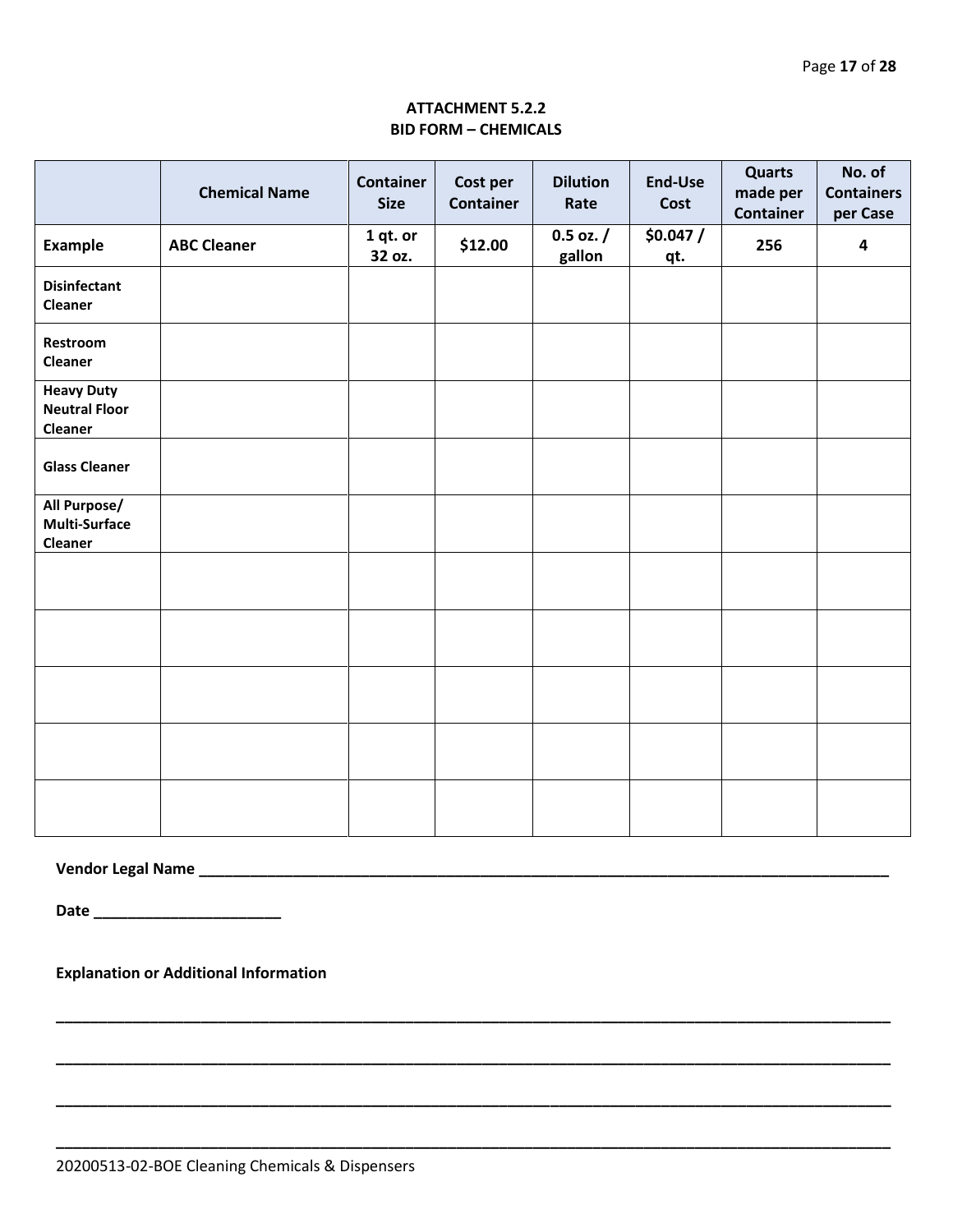## **ATTACHMENT 5.2.3 BID FORM - SPRAY BOTTLE**

|                     | Are screen printed bottles available |                      |                          |  |  |  |  |  |
|---------------------|--------------------------------------|----------------------|--------------------------|--|--|--|--|--|
| <b>YES</b>          | COST per Bottle \$                   |                      |                          |  |  |  |  |  |
| <b>NO</b>           |                                      |                      |                          |  |  |  |  |  |
| Are labels provided |                                      |                      |                          |  |  |  |  |  |
| <b>YES</b>          | Label Cost $\zeta$ __________        | Quart Bottle Cost \$ | Total Cost \$___________ |  |  |  |  |  |
| <b>NO</b>           |                                      |                      |                          |  |  |  |  |  |
|                     |                                      |                      |                          |  |  |  |  |  |
|                     |                                      |                      |                          |  |  |  |  |  |
| <b>Explanation</b>  |                                      |                      |                          |  |  |  |  |  |
|                     |                                      |                      |                          |  |  |  |  |  |
|                     |                                      |                      |                          |  |  |  |  |  |
|                     |                                      |                      |                          |  |  |  |  |  |
|                     |                                      |                      |                          |  |  |  |  |  |
|                     |                                      |                      |                          |  |  |  |  |  |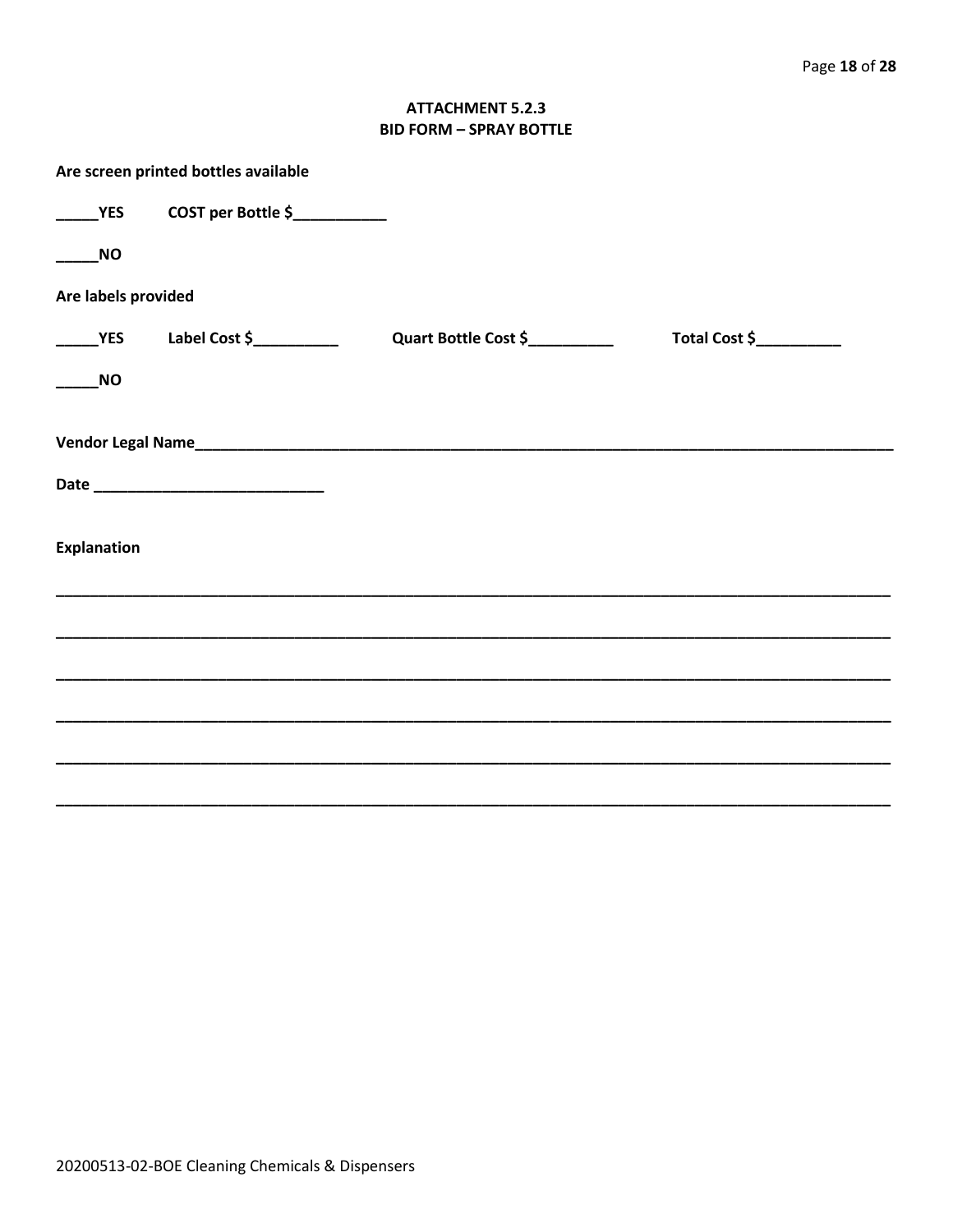#### **ATTACHMENT 5.3 - References**

| 2. |                                      |                                                       |
|----|--------------------------------------|-------------------------------------------------------|
|    |                                      |                                                       |
|    |                                      |                                                       |
|    |                                      |                                                       |
|    |                                      |                                                       |
|    |                                      |                                                       |
| 3. |                                      |                                                       |
|    |                                      |                                                       |
|    |                                      |                                                       |
|    |                                      |                                                       |
|    |                                      |                                                       |
|    |                                      |                                                       |
|    | 4. Company Name & Location: ________ |                                                       |
|    |                                      |                                                       |
|    |                                      | Contract Term (No. of Years): _______________________ |
|    |                                      |                                                       |
|    |                                      |                                                       |
|    |                                      |                                                       |

\*Proposers may copy this page and submit additional references.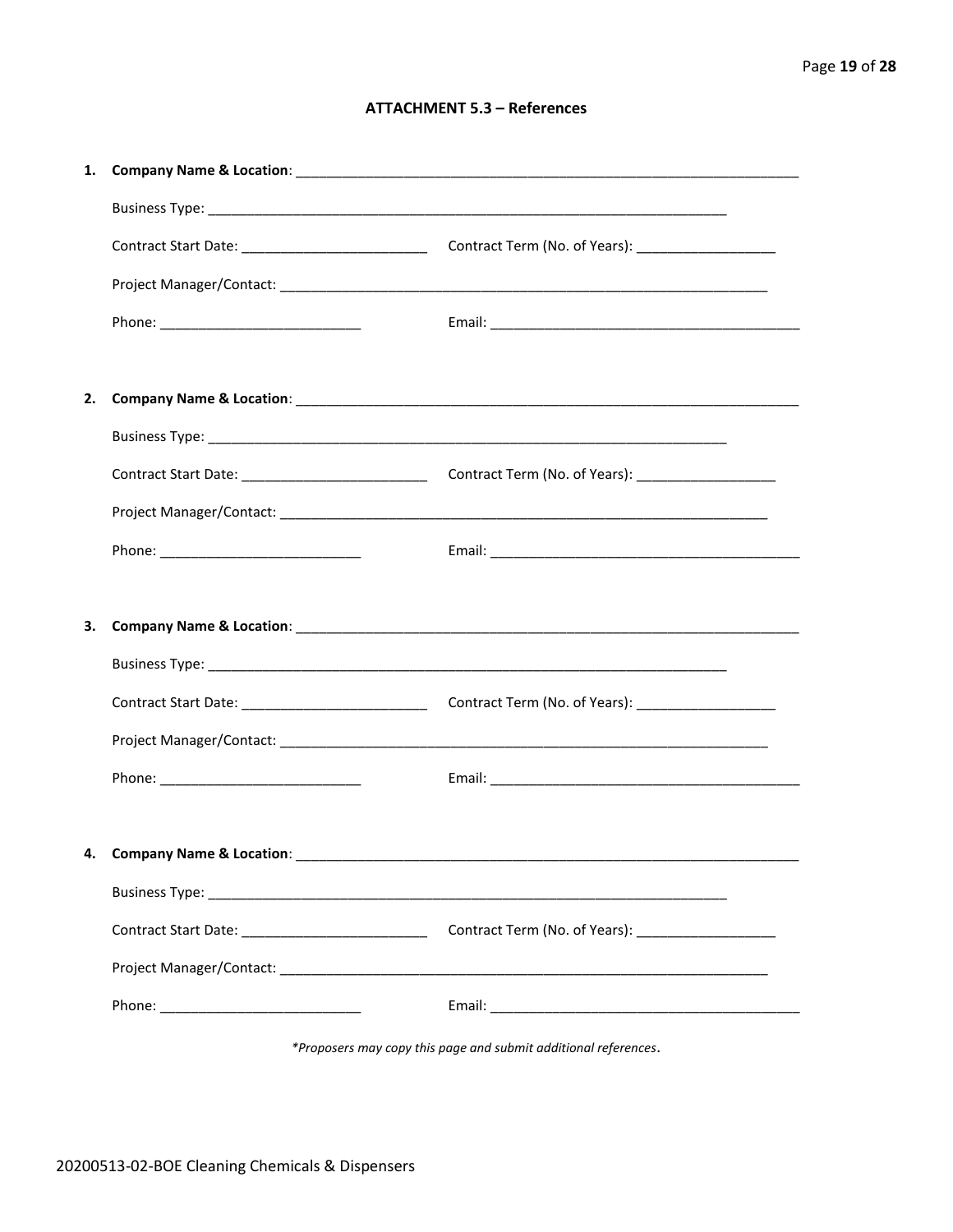#### **ATTACHMENT 5.4 – Certification Regarding Debarment or Suspension**

The prospective participant certifies, to the best of its knowledge and belief, that it and its principals:

- Are not presently debarred, suspended, proposed for debarment, declared ineligible or voluntarily excluded from participation in transactions under federal non-procurement programs by any federal department or agency;
- Have not, within the three-year period preceding the proposal, had one or more public transactions (federal, state or local) terminated for cause or default; and
- Are not presently indicated or otherwise criminally or civilly charged by a government entity (federal, state or local) and have not, within the three-year period preceding the bid, been convicted or had a civil judgement rendered against it:
	- $\circ$  For the commission of fraud or a criminal offense in connection with obtaining, attempting to obtain or performing a public transaction (federal, state or local) or a procurement contract under such a public transaction;
	- $\circ$  For the violation of federal or state antitrust statutes, including those proscribing price fixing between competitors, the allocation of customers between competitors, or bid rigging; or
	- $\circ$  For the commission of embezzlement, theft, forgery, bribery, falsification or destruction of records, making false statements, or receiving stolen property.

\_\_\_\_\_\_\_\_\_\_\_\_\_\_\_\_\_\_\_\_\_\_\_\_\_\_\_\_\_\_\_\_\_\_\_\_\_\_\_\_\_\_\_\_\_\_\_\_\_\_\_\_

I understand that a false statement on this certification may be grounds for the rejection of this proposal or the termination of the award. In addition, under 18 U.S.C. 1001, a false statement may result in a fine of up to \$10,000 or imprisonment for up to five years, or both.

Name of Participating Agency: \_\_\_\_\_\_\_\_\_\_\_\_\_\_\_\_\_\_\_\_\_\_\_\_\_\_\_\_\_\_\_\_\_\_\_\_\_\_\_\_\_\_\_\_\_\_\_\_\_\_\_\_\_\_\_\_\_\_\_\_

Name and Title of Authorized Representative: \_\_\_\_\_\_\_\_\_\_\_\_\_\_\_\_\_\_\_\_\_\_\_\_\_\_\_\_\_\_\_\_\_\_\_

Signature of Authorized Representative: \_\_\_\_\_\_\_\_\_\_\_\_\_\_\_\_\_\_\_\_\_\_\_\_\_\_\_\_\_\_\_\_\_\_\_\_\_\_\_\_\_\_\_\_\_\_\_\_\_\_\_\_

Date: \_\_\_\_\_\_\_\_\_\_\_\_\_\_\_\_\_\_\_\_\_\_\_\_\_\_\_\_

\_\_\_\_ I am unable to certify to the above statement. Attached is my explanation.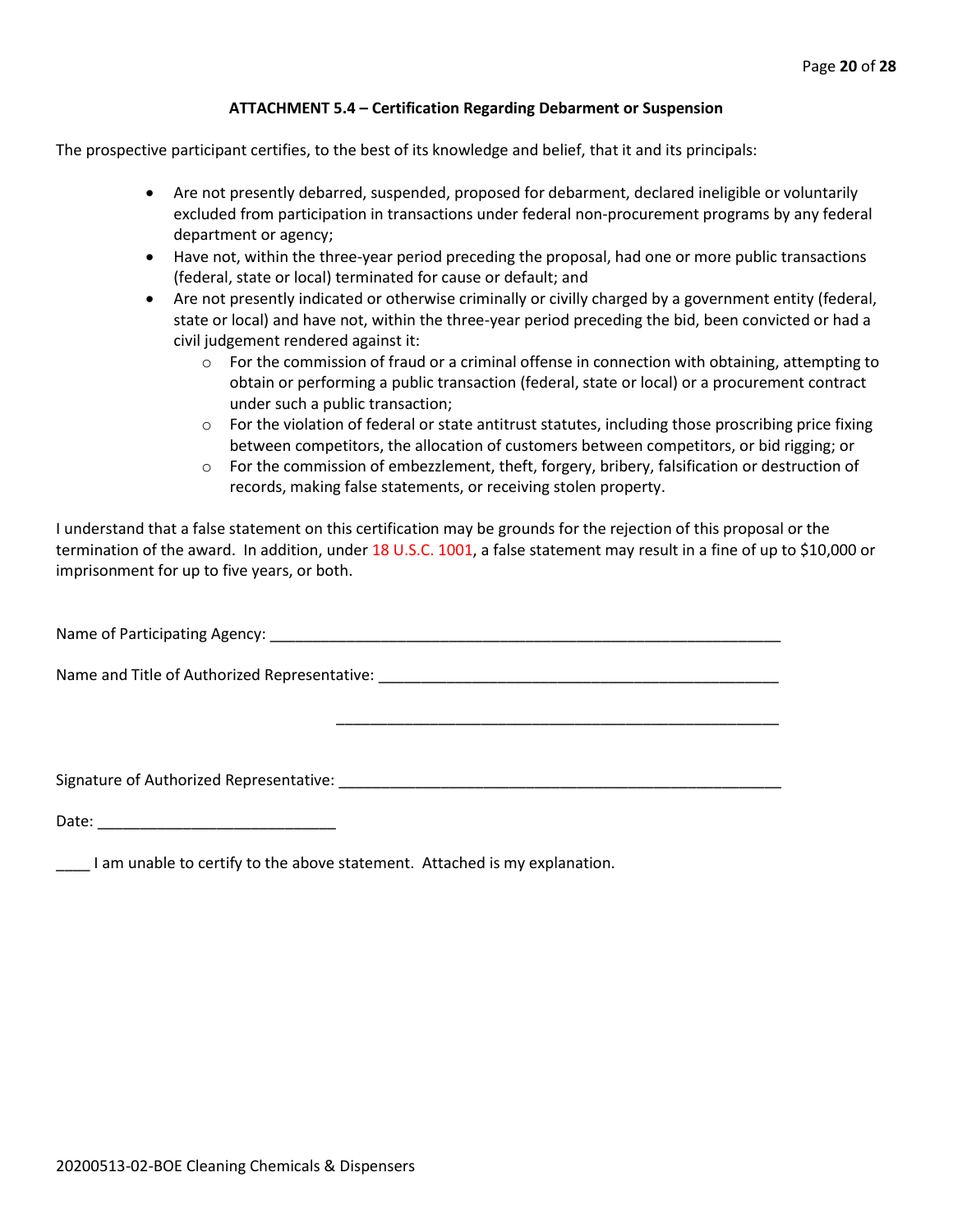#### **ATTACHMENT 5.5 – Condition of Submitting Proposal**

The undersigned Proposer has carefully examined all instructions, requirements, specifications, terms and conditions of the RFP and certifies:

- It is a reputable company regularly engaged in providing goods and/or services necessary to meet the requirements, specifications, terms and conditions of the RFP.
- All statements, information and representations prepared and submitted in response to the RFP are current, complete, true and accurate. Proposer acknowledges that the Sumner County Board of Education (SCS) will rely on such statements, information and representations in selecting the successful proposer(s).
- That the prices quoted shall be SCSs pricing for the products and/or service.
- It shall be bound by all statements, representations, warranties and guarantees made in its proposal.
- Proposer acknowledges that the contract may be canceled if any conflict of interest or appearance of a conflict of interest is discovered by SCS, in its sole discretion.
- All purchase orders must be duly authorized and executed by SCS and subject to the terms and conditions of the RFP.

| ADDRESS: |          |
|----------|----------|
|          |          |
|          |          |
| PHONE:   | (office) |
|          | (mobile) |
|          |          |
| EMAIL:   |          |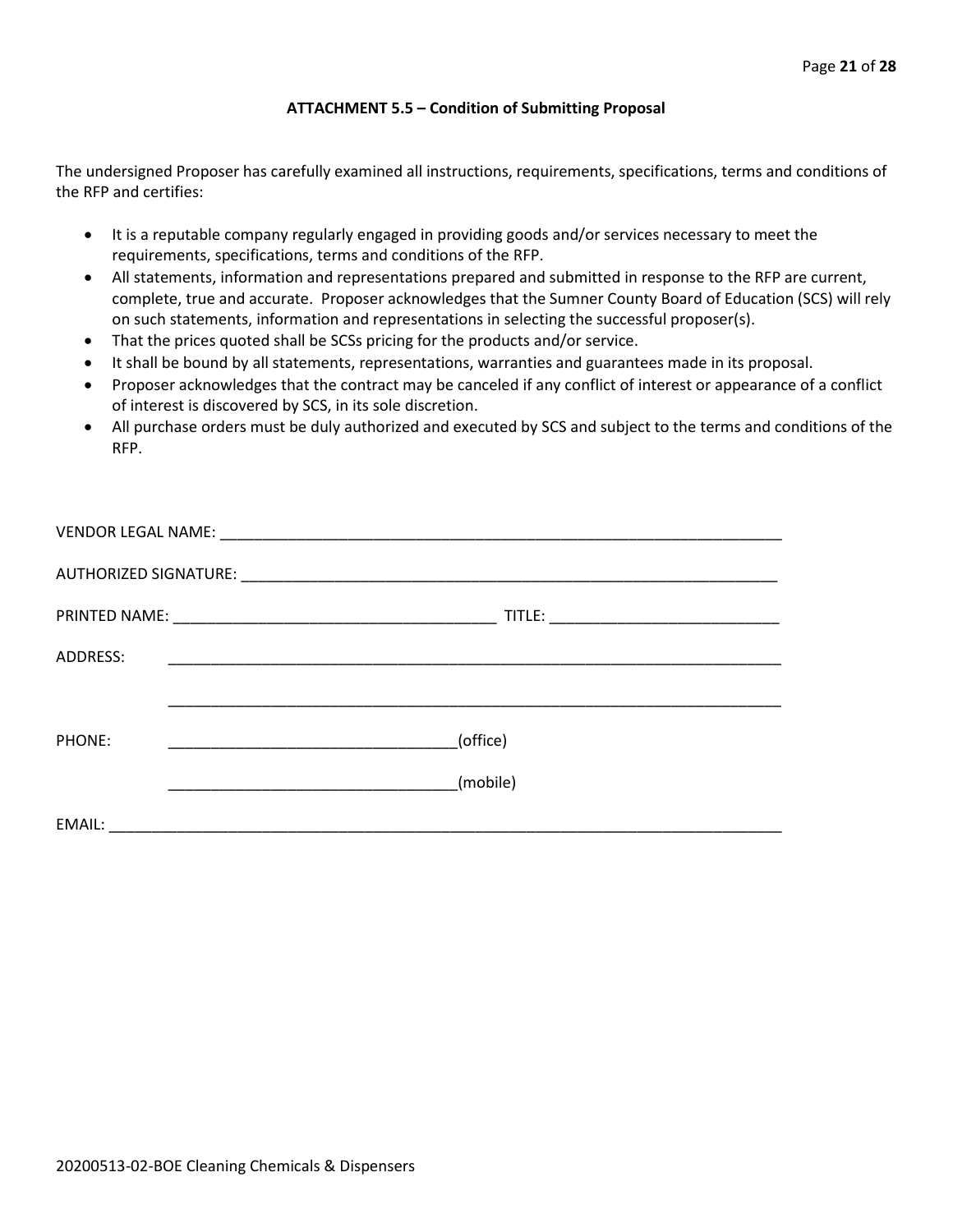#### **ATTACHMENT 5.6 – Attestation Re Personnel**

# **ATTESTATION RE PERSONNEL USED IN CONTRACT PERFORMANCE**

| CONTRACTOR LEGAL ENTITY NAME:                                          |  |
|------------------------------------------------------------------------|--|
| FEDERAL EMPLOYER IDENTIFICATION NUMBER:<br>(or Social Security Number) |  |

**The Contractor, identified above, does hereby attest, certify, warrant and assure that the Contractor shall not knowingly utilize the services of an illegal immigrant in the performance of this Contract and shall not knowingly utilize the services of any subcontractor who will utilize the services of an illegal immigrant in the performance of this Contract, T.C.A. § 12-3-309.**

SIGNATURE & DATE:

*NOTICE: This attestation MUST be signed by an individual empowered to contractually bind the Contractor.*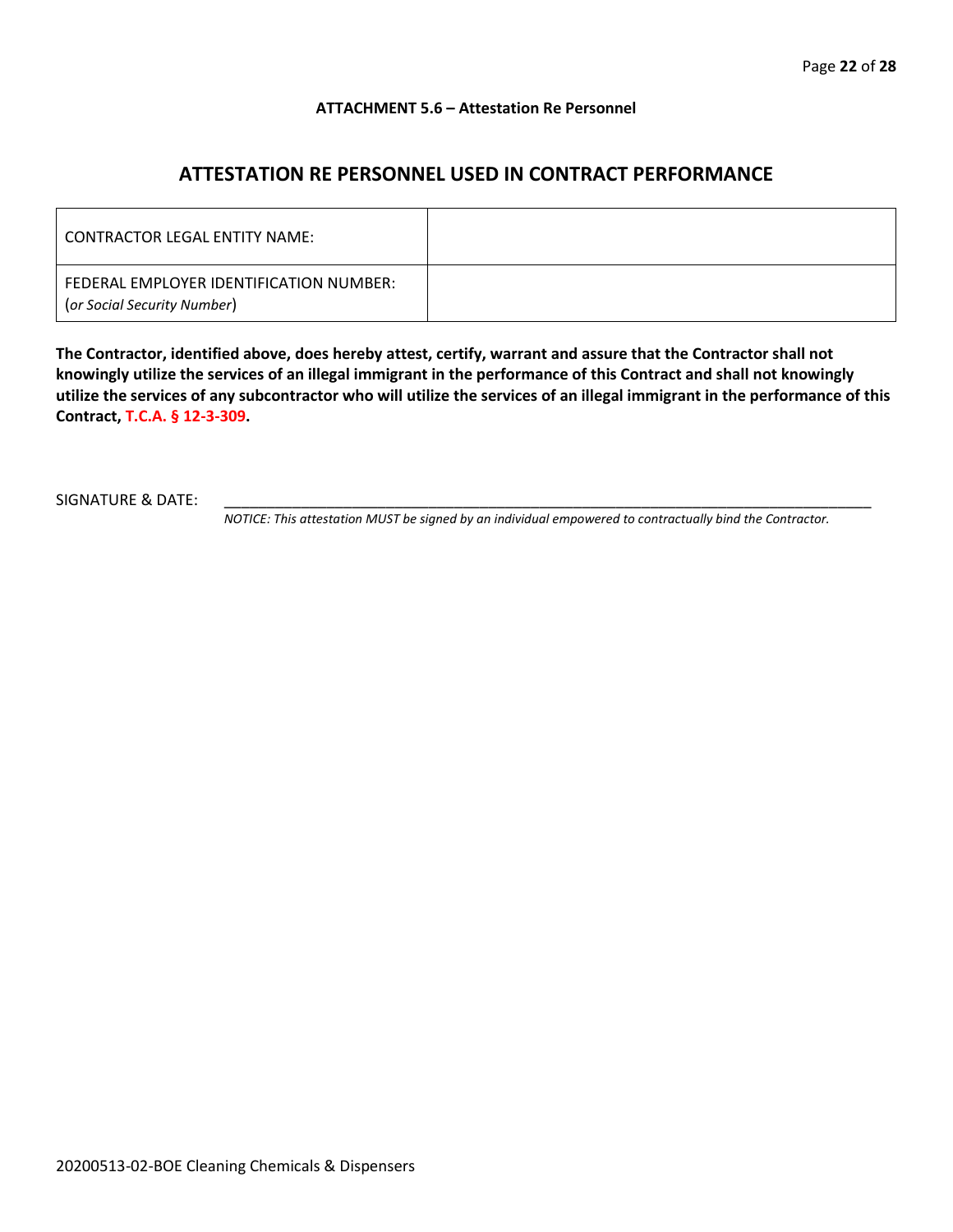#### **ATTACHMENT 5.7 – Drug Free Workplace Affidavit**

The Sumner County Board of Education is committed to maintaining a safe and productive work environment for its employees and to providing high quality service to its citizens. The goal of this policy is for Sumner County Board of Education employees and contractors to remain, or become and remain, drug-free. Abuse and dependency on alcohol and/or drugs can seriously affect the health of employees, contractors and citizens, jeopardize personal safety, impact the safety of others and impair job performance.

STATE OF

**COUNTY OF** \_\_\_\_\_\_\_\_\_\_\_\_\_\_\_\_\_\_\_\_\_\_\_\_\_\_\_\_\_\_\_\_\_

The undersigned, principal officer of

an employer of five (5) or more employees contracting with Sumner County Board of Education to provide goods or services, hereby states under oath as follows:

- 1. The undersigned is a principal officer of (hereinafter referred to as the "Company") and is duly authorized to execute this Affidavit on behalf of the Company.
- 2. The Company submits this Affidavit pursuant to **T.C.A. § 50-9-113**, which requires each employer with no less than five (5) employees receiving pay who contracts with the state and any local government to provide contracted services to submit an affidavit stating that such employer has a drug-free workplace program that complies with Title 50, Chapter 9 of the *Tennessee Code Annotated*.
- 3. The Company is in compliance with **T.C.A. § 50-9-113** and all applicable Federal Laws, Rules and Regulations requiring a drug-free workplace program.

Further affiant saith not.

| Principal Officer: |  |
|--------------------|--|
|                    |  |
| <b>STATE OF</b>    |  |

**COUNTY OF** \_\_\_\_\_\_\_\_\_\_\_\_\_\_\_\_\_\_\_\_\_\_\_\_\_\_\_\_\_\_\_\_\_\_

Before me personally appeared \_\_\_\_\_\_\_\_\_\_\_\_\_\_\_\_\_\_\_\_\_\_\_\_\_\_\_\_\_\_\_\_\_\_\_\_\_\_\_\_\_\_\_\_\_\_\_\_\_\_\_\_\_\_\_\_\_\_\_\_\_\_, with whom I am personally acquainted (or proved to me on the basis of satisfactory evidence) and who acknowledged that such person executed the foregoing affidavit for the purposes therein contained.

Witness my hand and seal at office this \_\_\_\_\_\_\_\_\_\_\_\_\_ day of \_\_\_\_\_\_\_\_\_\_\_\_\_\_\_\_\_\_\_\_\_, 20\_\_\_\_.

\_\_\_\_\_\_\_\_\_\_\_\_\_\_\_\_\_\_\_\_\_\_\_\_\_\_\_\_\_\_\_\_\_\_\_\_\_\_\_\_\_\_\_\_\_\_\_\_ Notary Public

My commission expires: \_\_\_\_\_\_\_\_\_\_\_\_\_\_\_\_\_\_\_\_\_\_\_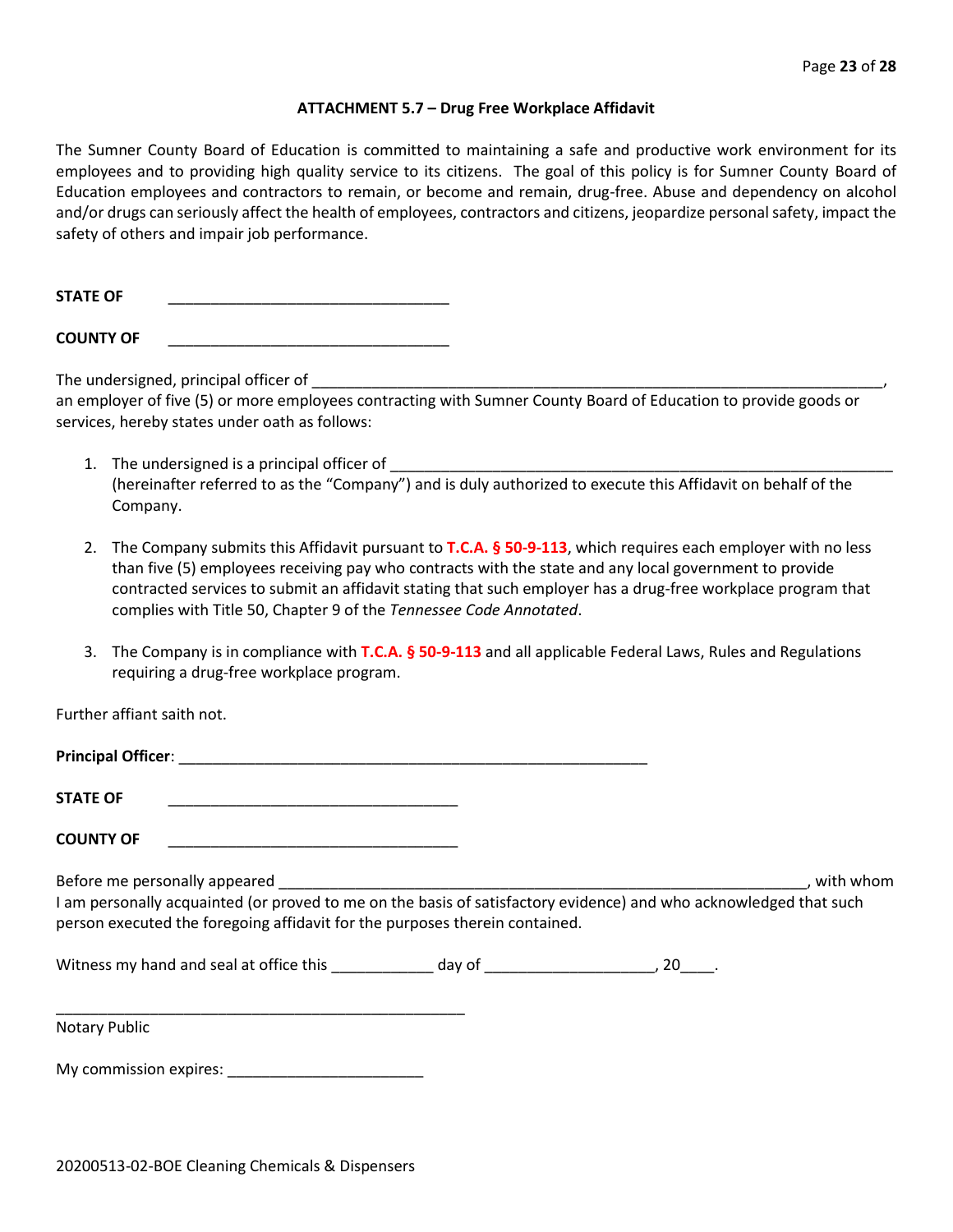#### **ATTACHMENT 5.8 – W9**

|                                                                                                                                                                                                                                                                                                                                                                                                                                                                                                                                                                                                                                                          | <b>Request for Taxpayer</b><br>(Rev. December 2014)<br><b>Identification Number and Certification</b><br>Department of the Treasury<br>Internal Revenue Service<br>1 Name (as shown on your income tax return). Name is required on this line; do not leave this line blank. |                                                                                                                                                                                                                                                                                                                                         |                                                                                                                                                                                                        |                                         |    |  |                                                                                                      | Give Form to the<br>requester. Do not<br>send to the IRS.                                                                             |  |  |  |  |  |
|----------------------------------------------------------------------------------------------------------------------------------------------------------------------------------------------------------------------------------------------------------------------------------------------------------------------------------------------------------------------------------------------------------------------------------------------------------------------------------------------------------------------------------------------------------------------------------------------------------------------------------------------------------|------------------------------------------------------------------------------------------------------------------------------------------------------------------------------------------------------------------------------------------------------------------------------|-----------------------------------------------------------------------------------------------------------------------------------------------------------------------------------------------------------------------------------------------------------------------------------------------------------------------------------------|--------------------------------------------------------------------------------------------------------------------------------------------------------------------------------------------------------|-----------------------------------------|----|--|------------------------------------------------------------------------------------------------------|---------------------------------------------------------------------------------------------------------------------------------------|--|--|--|--|--|
| 2 Business name/disregarded entity name, if different from above<br>N                                                                                                                                                                                                                                                                                                                                                                                                                                                                                                                                                                                    |                                                                                                                                                                                                                                                                              |                                                                                                                                                                                                                                                                                                                                         |                                                                                                                                                                                                        |                                         |    |  |                                                                                                      |                                                                                                                                       |  |  |  |  |  |
| Specific Instructions on page                                                                                                                                                                                                                                                                                                                                                                                                                                                                                                                                                                                                                            |                                                                                                                                                                                                                                                                              | 3 Check appropriate box for federal tax classification; check only one of the following seven boxes:<br>C Corporation<br>S Corporation Partnership<br>Trust/estate<br>Individual/sole proprietor or<br>single-member LLC<br>Limited liability company. Enter the tax classification (C=C corporation, S=S corporation, P=partnership) ▶ |                                                                                                                                                                                                        |                                         |    |  |                                                                                                      | 4 Exemptions (codes apply only to<br>certain entities, not individuals; see<br>instructions on page 3):<br>Exempt payee code (if any) |  |  |  |  |  |
| Print or type<br>Note. For a single-member LLC that is disregarded, do not check LLC; check the appropriate box in the line above for<br>the tax classification of the single-member owner.<br>Other (see instructions) ▶                                                                                                                                                                                                                                                                                                                                                                                                                                |                                                                                                                                                                                                                                                                              |                                                                                                                                                                                                                                                                                                                                         |                                                                                                                                                                                                        |                                         |    |  | Exemption from FATCA reporting<br>code (if any)<br>(Applies to accounts maintained outside the U.S.) |                                                                                                                                       |  |  |  |  |  |
| See                                                                                                                                                                                                                                                                                                                                                                                                                                                                                                                                                                                                                                                      | 6 City, state, and ZIP code                                                                                                                                                                                                                                                  | 5 Address (number, street, and apt. or suite no.)                                                                                                                                                                                                                                                                                       |                                                                                                                                                                                                        | Requester's name and address (optional) |    |  |                                                                                                      |                                                                                                                                       |  |  |  |  |  |
|                                                                                                                                                                                                                                                                                                                                                                                                                                                                                                                                                                                                                                                          |                                                                                                                                                                                                                                                                              | 7 List account number(s) here (optional)                                                                                                                                                                                                                                                                                                |                                                                                                                                                                                                        |                                         |    |  |                                                                                                      |                                                                                                                                       |  |  |  |  |  |
| Part I                                                                                                                                                                                                                                                                                                                                                                                                                                                                                                                                                                                                                                                   |                                                                                                                                                                                                                                                                              | <b>Taxpayer Identification Number (TIN)</b>                                                                                                                                                                                                                                                                                             |                                                                                                                                                                                                        |                                         |    |  |                                                                                                      |                                                                                                                                       |  |  |  |  |  |
|                                                                                                                                                                                                                                                                                                                                                                                                                                                                                                                                                                                                                                                          |                                                                                                                                                                                                                                                                              | Enter your TIN in the appropriate box. The TIN provided must match the name given on line 1 to avoid<br>backup withholding. For individuals, this is generally your social security number (SSN). However, for a                                                                                                                        |                                                                                                                                                                                                        |                                         |    |  | Social security number                                                                               |                                                                                                                                       |  |  |  |  |  |
|                                                                                                                                                                                                                                                                                                                                                                                                                                                                                                                                                                                                                                                          | TIN on page 3.                                                                                                                                                                                                                                                               | resident alien, sole proprietor, or disregarded entity, see the Part I instructions on page 3. For other<br>entities, it is your employer identification number (EIN). If you do not have a number, see How to get a                                                                                                                    |                                                                                                                                                                                                        |                                         | or |  | -                                                                                                    |                                                                                                                                       |  |  |  |  |  |
|                                                                                                                                                                                                                                                                                                                                                                                                                                                                                                                                                                                                                                                          |                                                                                                                                                                                                                                                                              | Note. If the account is in more than one name, see the instructions for line 1 and the chart on page 4 for                                                                                                                                                                                                                              |                                                                                                                                                                                                        |                                         |    |  | <b>Employer identification number</b>                                                                |                                                                                                                                       |  |  |  |  |  |
| guidelines on whose number to enter.<br>-                                                                                                                                                                                                                                                                                                                                                                                                                                                                                                                                                                                                                |                                                                                                                                                                                                                                                                              |                                                                                                                                                                                                                                                                                                                                         |                                                                                                                                                                                                        |                                         |    |  |                                                                                                      |                                                                                                                                       |  |  |  |  |  |
| Part II                                                                                                                                                                                                                                                                                                                                                                                                                                                                                                                                                                                                                                                  | <b>Certification</b>                                                                                                                                                                                                                                                         |                                                                                                                                                                                                                                                                                                                                         |                                                                                                                                                                                                        |                                         |    |  |                                                                                                      |                                                                                                                                       |  |  |  |  |  |
|                                                                                                                                                                                                                                                                                                                                                                                                                                                                                                                                                                                                                                                          | Under penalties of perjury, I certify that:                                                                                                                                                                                                                                  |                                                                                                                                                                                                                                                                                                                                         |                                                                                                                                                                                                        |                                         |    |  |                                                                                                      |                                                                                                                                       |  |  |  |  |  |
| 1. The number shown on this form is my correct taxpayer identification number (or I am waiting for a number to be issued to me); and<br>2. I am not subject to backup withholding because: (a) I am exempt from backup withholding, or (b) I have not been notified by the Internal Revenue<br>Service (IRS) that I am subject to backup withholding as a result of a failure to report all interest or dividends, or (c) the IRS has notified me that I am<br>no longer subject to backup withholding; and                                                                                                                                              |                                                                                                                                                                                                                                                                              |                                                                                                                                                                                                                                                                                                                                         |                                                                                                                                                                                                        |                                         |    |  |                                                                                                      |                                                                                                                                       |  |  |  |  |  |
|                                                                                                                                                                                                                                                                                                                                                                                                                                                                                                                                                                                                                                                          |                                                                                                                                                                                                                                                                              | 3. I am a U.S. citizen or other U.S. person (defined below); and                                                                                                                                                                                                                                                                        |                                                                                                                                                                                                        |                                         |    |  |                                                                                                      |                                                                                                                                       |  |  |  |  |  |
|                                                                                                                                                                                                                                                                                                                                                                                                                                                                                                                                                                                                                                                          |                                                                                                                                                                                                                                                                              | 4. The FATCA code(s) entered on this form (if any) indicating that I am exempt from FATCA reporting is correct.                                                                                                                                                                                                                         |                                                                                                                                                                                                        |                                         |    |  |                                                                                                      |                                                                                                                                       |  |  |  |  |  |
| Certification instructions. You must cross out item 2 above if you have been notified by the IRS that you are currently subject to backup withholding<br>because you have failed to report all interest and dividends on your tax return. For real estate transactions, item 2 does not apply. For mortgage<br>interest paid, acquisition or abandonment of secured property, cancellation of debt, contributions to an individual retirement arrangement (IRA), and<br>generally, payments other than interest and dividends, you are not required to sign the certification, but you must provide your correct TIN. See the<br>instructions on page 3. |                                                                                                                                                                                                                                                                              |                                                                                                                                                                                                                                                                                                                                         |                                                                                                                                                                                                        |                                         |    |  |                                                                                                      |                                                                                                                                       |  |  |  |  |  |
| Sign<br>Here                                                                                                                                                                                                                                                                                                                                                                                                                                                                                                                                                                                                                                             | Signature of<br>U.S. person ▶                                                                                                                                                                                                                                                |                                                                                                                                                                                                                                                                                                                                         |                                                                                                                                                                                                        | Date $\blacktriangleright$              |    |  |                                                                                                      |                                                                                                                                       |  |  |  |  |  |
|                                                                                                                                                                                                                                                                                                                                                                                                                                                                                                                                                                                                                                                          | <b>General Instructions</b>                                                                                                                                                                                                                                                  |                                                                                                                                                                                                                                                                                                                                         | · Form 1098 (home mortgage interest), 1098-E (student loan interest), 1098-T<br>(tuition)                                                                                                              |                                         |    |  |                                                                                                      |                                                                                                                                       |  |  |  |  |  |
|                                                                                                                                                                                                                                                                                                                                                                                                                                                                                                                                                                                                                                                          |                                                                                                                                                                                                                                                                              | Section references are to the Internal Revenue Code unless otherwise noted.                                                                                                                                                                                                                                                             | · Form 1099-C (canceled debt)                                                                                                                                                                          |                                         |    |  |                                                                                                      |                                                                                                                                       |  |  |  |  |  |
|                                                                                                                                                                                                                                                                                                                                                                                                                                                                                                                                                                                                                                                          |                                                                                                                                                                                                                                                                              | Future developments. Information about developments affecting Form W-9 (such                                                                                                                                                                                                                                                            | . Form 1099-A (acquisition or abandonment of secured property)                                                                                                                                         |                                         |    |  |                                                                                                      |                                                                                                                                       |  |  |  |  |  |
| as legislation enacted after we release it) is at www.irs.gov/fw9.<br><b>Purpose of Form</b>                                                                                                                                                                                                                                                                                                                                                                                                                                                                                                                                                             |                                                                                                                                                                                                                                                                              | Use Form W-9 only if you are a U.S. person (including a resident alien), to<br>provide your correct TIN.                                                                                                                                                                                                                                |                                                                                                                                                                                                        |                                         |    |  |                                                                                                      |                                                                                                                                       |  |  |  |  |  |
| If you do not return Form W-9 to the requester with a TIN, you might be subject<br>An individual or entity (Form W-9 requester) who is required to file an information<br>to backup withholding. See What is backup withholding? on page 2.                                                                                                                                                                                                                                                                                                                                                                                                              |                                                                                                                                                                                                                                                                              |                                                                                                                                                                                                                                                                                                                                         |                                                                                                                                                                                                        |                                         |    |  |                                                                                                      |                                                                                                                                       |  |  |  |  |  |
|                                                                                                                                                                                                                                                                                                                                                                                                                                                                                                                                                                                                                                                          |                                                                                                                                                                                                                                                                              | return with the IRS must obtain your correct taxpayer identification number (TIN)<br>which may be your social security number (SSN), individual taxpayer identification                                                                                                                                                                 | By signing the filled-out form, you:                                                                                                                                                                   |                                         |    |  |                                                                                                      |                                                                                                                                       |  |  |  |  |  |
| number (ITIN), adoption taxpayer identification number (ATIN), or employer<br>identification number (EIN), to report on an information return the amount paid to<br>you, or other amount reportable on an information return. Examples of information                                                                                                                                                                                                                                                                                                                                                                                                    |                                                                                                                                                                                                                                                                              |                                                                                                                                                                                                                                                                                                                                         | 1. Certify that the TIN you are giving is correct (or you are waiting for a number<br>to be issued).<br>2. Certify that you are not subject to backup withholding, or                                  |                                         |    |  |                                                                                                      |                                                                                                                                       |  |  |  |  |  |
| returns include, but are not limited to, the following:<br>3. Claim exemption from backup withholding if you are a U.S. exempt payee. If<br>· Form 1099-INT (interest earned or paid)                                                                                                                                                                                                                                                                                                                                                                                                                                                                    |                                                                                                                                                                                                                                                                              |                                                                                                                                                                                                                                                                                                                                         |                                                                                                                                                                                                        |                                         |    |  |                                                                                                      |                                                                                                                                       |  |  |  |  |  |
| applicable, you are also certifying that as a U.S. person, your allocable share of<br>. Form 1099-DIV (dividends, including those from stocks or mutual funds)<br>any partnership income from a U.S. trade or business is not subject to the                                                                                                                                                                                                                                                                                                                                                                                                             |                                                                                                                                                                                                                                                                              |                                                                                                                                                                                                                                                                                                                                         |                                                                                                                                                                                                        |                                         |    |  |                                                                                                      |                                                                                                                                       |  |  |  |  |  |
|                                                                                                                                                                                                                                                                                                                                                                                                                                                                                                                                                                                                                                                          |                                                                                                                                                                                                                                                                              | * Form 1099-MISC (various types of income, prizes, awards, or gross proceeds)                                                                                                                                                                                                                                                           | withholding tax on foreign partners' share of effectively connected income, and                                                                                                                        |                                         |    |  |                                                                                                      |                                                                                                                                       |  |  |  |  |  |
| brokers)                                                                                                                                                                                                                                                                                                                                                                                                                                                                                                                                                                                                                                                 |                                                                                                                                                                                                                                                                              | . Form 1099-B (stock or mutual fund sales and certain other transactions by<br>· Form 1099-S (proceeds from real estate transactions)                                                                                                                                                                                                   | 4. Certify that FATCA code(s) entered on this form (if any) indicating that you are<br>exempt from the FATCA reporting, is correct. See What is FATCA reporting? on<br>page 2 for further information. |                                         |    |  |                                                                                                      |                                                                                                                                       |  |  |  |  |  |
|                                                                                                                                                                                                                                                                                                                                                                                                                                                                                                                                                                                                                                                          |                                                                                                                                                                                                                                                                              | . Form 1099-K (merchant card and third party network transactions)                                                                                                                                                                                                                                                                      |                                                                                                                                                                                                        |                                         |    |  |                                                                                                      |                                                                                                                                       |  |  |  |  |  |

Cat. No. 10231X

Form **W-9** (Rev. 12-2014)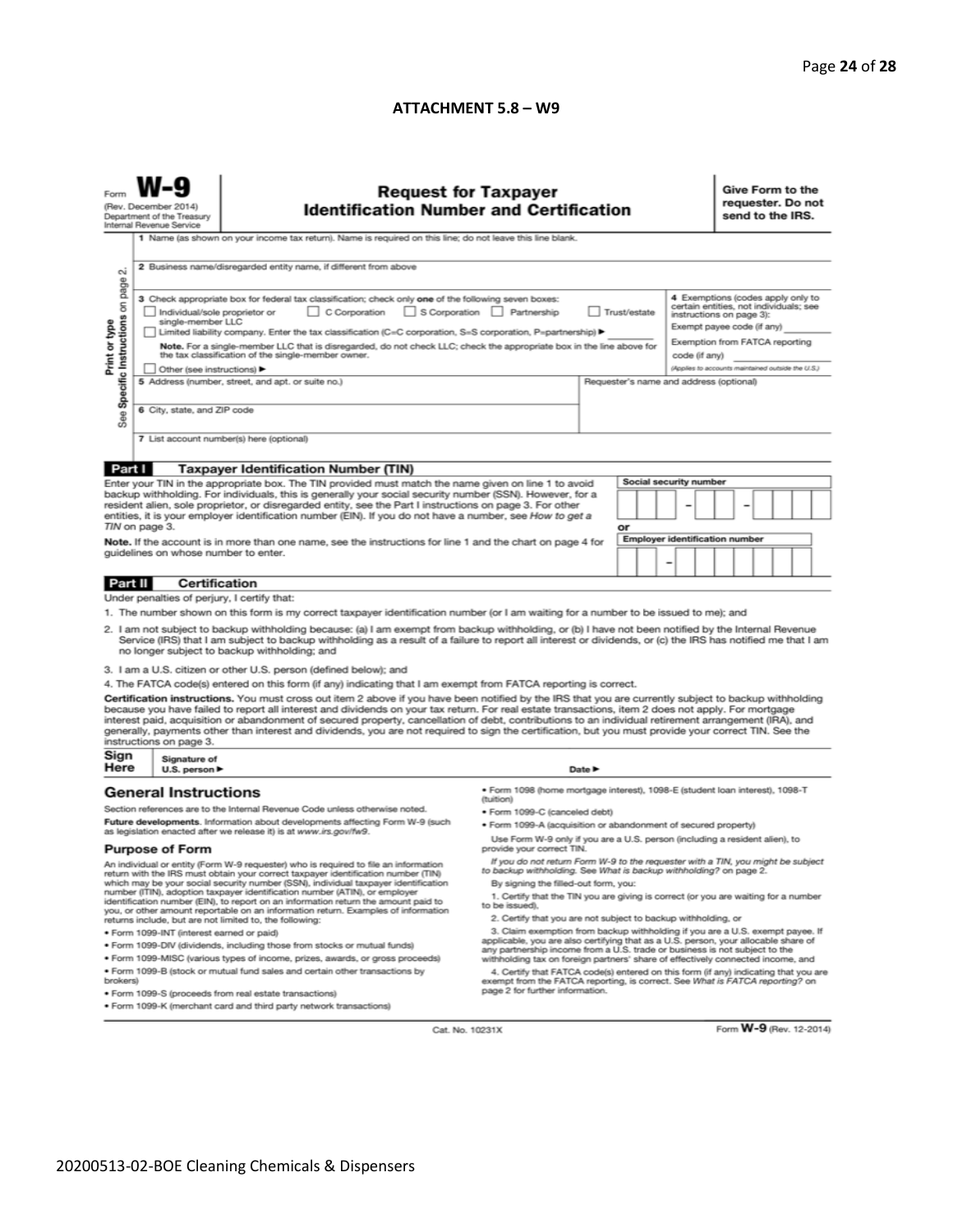#### **ATTACHMENT 5.9 – Standard Terms & Conditions SUMNER COUNTY BOARD OF EDUCATION (SCS)**

#### **1. PREPARATION AND SUBMISSION OF BID.**

- **a.** Failure to examine any drawings**,** specifications, or instructions will be at the proposer's risk. Any deviation from the stated terms, conditions and specifications must be coordinated with and approved in writing by the SCS Purchasing Supervisor.
- **b.** RFP/ITB SUBMITTAL / SIGNATURE: Proposal shall give the full name and business address of the bidder. If the proposer is a corporation, the name shall be stated as it is in the corporate charter. Proposals must be signed in ink by the proposer's authorized agent. Unsigned proposals will be rejected. Proposals are to be sealed and the outside of the envelope is to reference the RFP/ITB number. The person signing the proposal must show their title, and if requested by the institution, must furnish satisfactory proof of his or her authority to bind his or her company in contract. Proposer understands that by submitting a proposal with an authorized signature, it shall constitute an offer to SCS. Proposals must be typewritten or in ink; otherwise they may not be considered. Purchase orders will be issued to the firm name appearing on the W9. Electronic submissions via email, fax, etc. shall not be accepted.
- **c.** SCS is not responsible for any costs incurred by any vendor pursuant to the RFP/ITB. The vendor shall be responsible for all costs incurred in connection with the preparation and submission of its proposal.
- **d.** All proposers must be in compliance with T.C.A. § 62-6-119 at the time of proposal submission and provide evidence of compliance with the applicable provisions of the chapter before such proposal may be considered.
- **e.** Proposals are to be received in the location designated in the RFP/ITB no later than the specified date and time. Late submissions will NOT be opened or considered.
- **f.** No erasures permitted. Errors may be crossed out and corrections printed in ink or typewritten adjacent to error and must be initialed in ink by person signing the proposal.
- **g.** Specifications: Reference to available specifications shall be sufficient to make the terms of the specifications binding on the proposer. The use of the name of a manufacturer, or any special brand or make in describing an item does not restrict the proposer to that manufacturer or specific article, unless specifically stated. Comparable products of other manufacturers will be considered if proof of compatibility is contained in the proposal. Proposers are required to notify SCSs Purchasing Supervisor whenever specifications/procedures are not perceived to be fair and open. The articles on which the proposal is submitted must be equal or superior to that specified. Informative and Descriptive Literature: The proposer must show brand or trade names of the articles proposed, when applicable. It shall be the responsibility of the proposer, including proposer's whose product is referenced, to furnish with the proposer such specifications, catalog pages, brochures or other data as will provide an adequate basis for determining the quality and functional capabilities of the product offered. Failure to provide this data may be considered valid justification for rejection of proposer.
- **h.** Samples: Samples of items when called for, must be furnished free of expense, and if not destroyed will, upon proposer's request within ten (10) days of RFP/ITB opening, be returned at the proposer's expense. Each sample must be labeled with the proposer's name, manufacturer's brand name and number, RFP/ITB number and item reference.
- **i.** Time of Performance: The number of calendar days in which delivery is to be made after receipt of order shall be stated in the RFP/ITB and may be a factor in making an award, price notwithstanding. If no delivery time is stated in the bid, bidder agrees that delivery is to be made within two weeks (10 business days) of order.
- **j.** Transportation and delivery charges should be included in the price and be fully prepaid by the vendor to the destination specified in the RFP/ITB. Proposal prices shall include delivery of all items F.O.B. destination.
- **k.** New materials and supplies must be delivered unless otherwise specifically stated in the RFP/ITB.
- **l.** Alternate/multiple bids will not be considered unless specifically called for in the RFP/ITB.
- **m.** Only proposals submitted on RFP/ITB forms furnished by SCS will be considered.
- n. By signing this RFP/ITB where indicated, the proposer agrees to strictly abide by all applicable local, state and federal statutes and regulations. The proposer further certifies that this proposer is made without collusion or fraud.
- **o.** Error in Proposal. In case of error in the extension of prices in the proposal, the unit price will govern. Late submissions will NOT be opened or considered. Proposers are cautioned to verify their proposals before submission, as amendments received after the RFP/ITB deadline will not be considered. No proposals shall be altered, amended or withdrawn after opening. After proposal opening, a proposer may withdraw a proposal only when there is obvious clerical error such as a misplaced decimal point, or when enforcement of the proposal would impose unconscionable hardship due to an error in the proposal resulting in a quotation substantially below the other proposals received. Proposal withdrawals will be considered only upon written request of the proposer.
- **2. OPEN RECORDS.** In order to comply with the provisions of the Tennessee Open Records Act, all proposals will be publicly opened and are subject to public inspection after the award upon written request. Proposers may be present at RFP/ITB opening. Summary information will be posted the SCS website, www.sumnerschools.org under the Invitation to Bid link.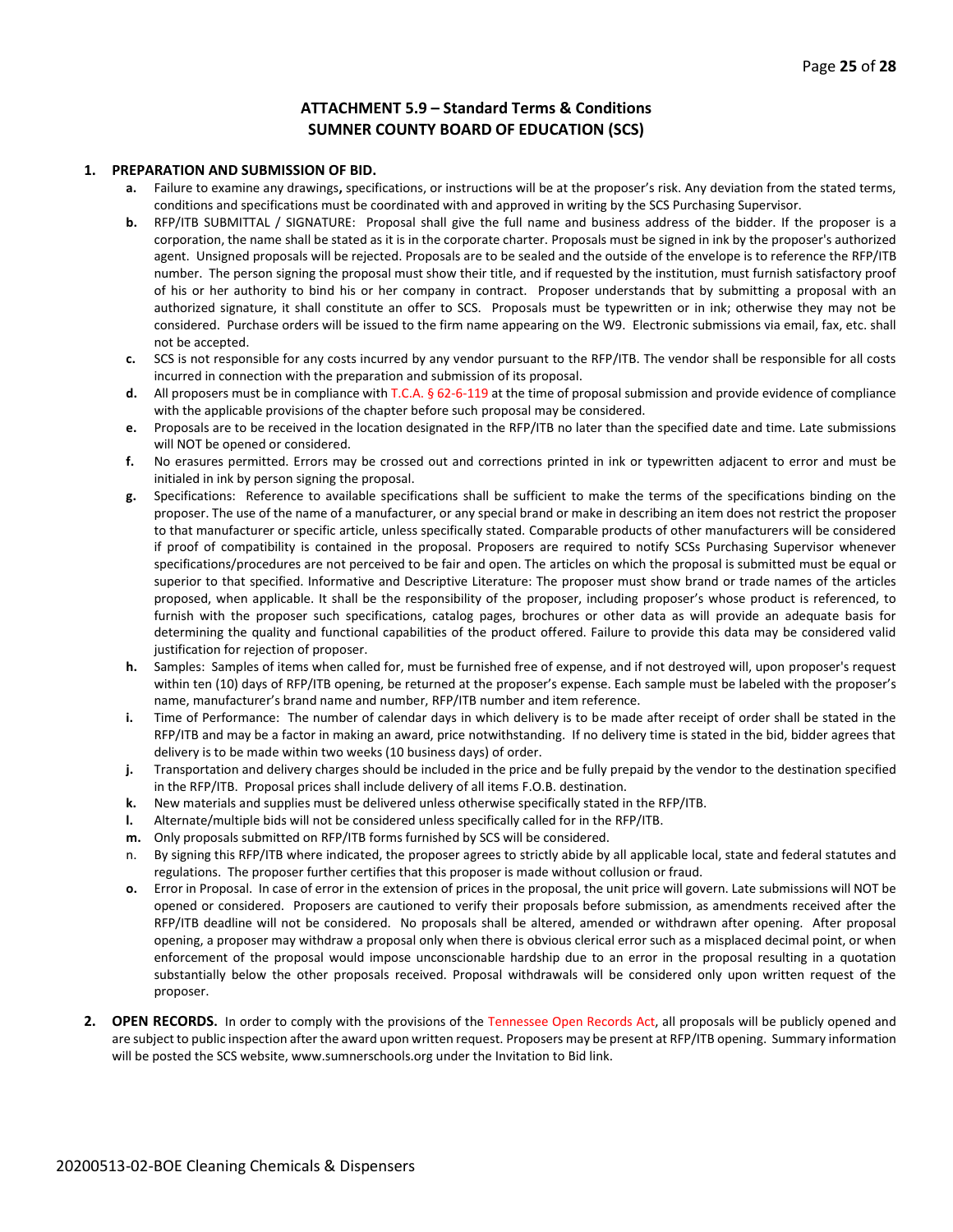- **3. ACCEPTANCE AND AWARD.** SCS reserves the right to reject any and all proposals and to waive any informality in proposals and, unless otherwise specified by the proposer to accept any item in the proposal. Action to reject all proposals shall be taken for unreasonably high prices, errors in the proposal documents, cessation of need, unavailability of funds, or any other reason approved by SCS.
	- a. Contracts and purchases will be made with the lowest, responsive, responsible, qualified proposer. The quality of the articles to be supplied, their conformity with the specifications, their suitability to the requirements of SCS, cash discount offered, and the delivery terms will be taken into consideration.
	- b. Any deviation from these stated terms, specifications and conditions must be coordinated with and approved in writing by the Purchasing Supervisor.
	- c. Prices quoted on the response (if any) are to be considered firm and binding until the said equipment, supplies or services are in the possession of SCS.
	- d. SCS reserves the right to order more or less than the quantity listed in the proposal.
	- e. If a proposer fails to state a time within which a proposal must be accepted, it is understood and agreed that SCS shall have ninety (90) days to accept.
	- f. No purchase or contract is authorized or valid until the issuance of a SCS purchase order in accordance with SCS policy. No SCS employee is authorized to purchase equipment, supplies or services prior to the issuance of such a purchase order.
	- g. The contract may not be assigned without written SCS consent.
	- h. If the appropriate space is marked on the RFP/ITB, other Institutions (such as State, Local and/or Public Agencies) may purchase off the contract during the same period as SCS.
	- i. The awarded proposer will be required to post a performance and payment bond in the amount of 25% of the contract price if it exceeds \$100,000 as stated by T.C.A. §12-4-201.
	- j. If the project cost is in excess of \$25,000 a performance bond must be secured by the requesting part in an amount equal to the market improvement value.
	- k. By submission of this bid and signature thereof, the Bidder acknowledges compliance with the provisions of Public Chapter No. 587 / Senate Bill No. 2048 (Employee Background Check). The Bidder further agrees to submit a formal certification thereof prior to commencing work.
- **4. PAYMENT**. Payment terms must be specified in the proposal, including any discounts for early payment. Partial payments will not be approved unless justification for such payment can be shown. Terms will be NET 30 days. Payment will not be made until the conditions and specifications of the RFP/ITB are inspected and approved as conforming by persons appointed by SCS.
- **5. DEFAULT OF SELECTED VENDOR.** In case of vendor default, SCS may procure the articles or services from other sources and hold the defaulting vendor responsible for any resulting cost. If the awarded vendor violates any terms of their response, the contract, SCS policy or any law, they may be disqualified from proposing for a period of two years for minor violations or longer for major violations. Proposals from disqualified proposers will not be accepted during the period of disqualification.
- **6. INSPECTION OF PURCHASES.** Articles received which are not equivalent will not be accepted and will be picked up by the vendor or returned to vendor, shipping charges collect. SCS shall have a reasonable period in which to inspect and accept or reject materials without liability. If necessity requires SCS to use nonconforming materials, an appropriate reduction in payment may be made.
- **7. TAXES.** SCS is tax exempt; do not include taxes in quotation. Vendors making improvements or additions to or performing repair work on real property for SCS are liable for any applicable sales or use tax on tangible personal property used in connection with the contract or furnished to vendors by the state for use under the contract.
- **8. NONDISCRIMINATION.** SCS is an equal opportunity employer. SCS and bidder agree to comply with Titles VI and VII of the Civil Rights Act of 1964, Title IX of the Education Amendments of 1972, Section 504 of the Rehabilitation Act of 1973, Executive Order 11,246, the Americans with Disabilities Act of 1990, if applicable, and the related regulations to each. Each party assures that it will not discriminate against any individual including, but not limited to employees or applicants for employment and/or students, because of race, religion, creed, color, sex, age, disability, veteran status or national origin. In the event that any claims should arise with regards to violations of any such local, state or federal law, statues, rule or regulations, the vendor will indemnify and hold SCS harmless for any damages, including court costs or attorney fees, which might be incurred.
- **9. PROHIBITIONS/NO VENDOR CONTRACT FORM.** Acceptance of gifts from vendors is prohibited. T.C.A. §12-4-106. The contract documents for purchase under this RFP/ITB shall consist of the successful proposer's bid and SCSs purchase order. The proposer may request exceptions to terms and conditions and/or request SCS to accept other terms and conditions by means of subsequent documents such as invoices, warranty agreements, license agreements, etc. All subsequent documents shall be open to revision for impermissible language. SCS reserves the right to render the proposal unresponsive and subject the proposal to rejection if successful terms cannot be negotiated.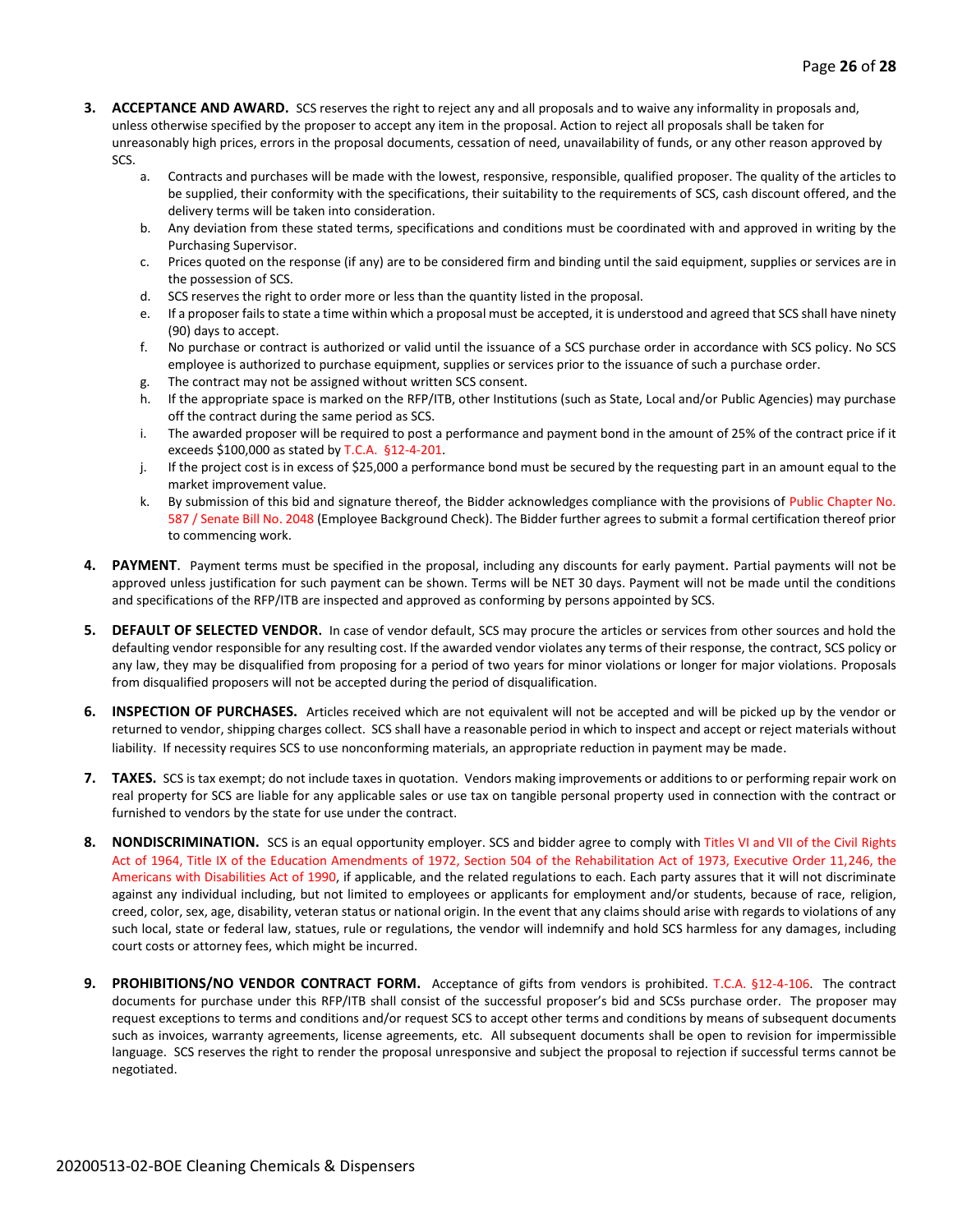- **10. PROHIBITION ON HIRING ILLEGAL IMMIGRANTS.** Tennessee Public Chapter No. 878 of 2006, T.C.A. §12-3-309, requires that Contractor attest in writing that Contractor will not knowingly utilize the services of illegal immigrants in the performance of this Contract and will not knowingly utilize the services of any subcontractor, if permitted under this Contract, who will utilize the services of illegal immigrants in the performance of this Contract. The attestation shall be made on the form, Attestation re Personnel Used in Contract Performance ("the Attestation"), which is attached and hereby incorporated by this reference.
- **11. SALES AND USE TAX.** Before the Purchase Order/Contract resulting from this RFP/ITB is signed, the apparent successful proposer must be registered with the Department of Revenue for the collection of Tennessee sales and use tax as required by T.C.A. §12-3-306.
- **12. ASSIGNMENT.** Neither the vendor nor SCS may assign this agreement without prior written consent of the other party.
- **13. LIABILITIES.** The vendor shall indemnify SCS against liability for any suits, actions or claims of any character arising from or relating to the performance under this agreement by the vendor or its subcontractors. SCS has no obligation for the payment of any judgement or the settlement of any claim made against the vendor or its subcontractors as a result of obligations under this contract.
- **14. APPLICABLE LAW.** Any contract shall be interpreted under the laws and statutes of the State of Tennessee. SCS does not enter into contracts which provide for mediation or arbitration. Any action arising from any contract made from this RFP/ITB shall be brought in the state courts in Sumner County, TN or in the United States Federal District Court for the Middle District of Tennessee.

Additionally, it is a violation of state statutes to purchase materials, supplies, services or any other item from a vendor that is a commissioner, official, employee or board member that has any financial or beneficial interest in such transaction, T.C.A. §12-4-101.

- **15. FUNDS**. The Proposer understands and accepts the non-appropriation of funds provision of SCS.
- **16. DATA PRIVACY AND SECURITY**. Personal Information (PI) includes but is not limited to that information protected by HIPAA, the HITECH Act, FERPA, or Gramm-Leach-Bliley) or such information which would allow a third party to gain access to the personal, medical or financial records of any of any party. Vendor represents and warrants that its collection, access, use, storage, disposal and disclosure of PI complies with all applicable federal and state privacy and data protection laws. Vendor represents and warrants that Vendor will maintain compliance with the SSAE 16 standard, and shall undertake any audits and risk assessments Vendor deems necessary to maintain compliance with SSAE16. If PI provided by SCS to Vendor is subject to FERPA. Vendor agrees that in its handling of FERPA data it will perform as a school official as that term is defined by FERPA regulations. Vendor acknowledges that its improper disclosure or redisclosure of PI covered by FERPA may, under certain circumstances, result in Vendor's exclusion from eligibility to contract with SCS for at least five (5) years. Vendor shall provide SCS with the name and contact information for an employee of Vendor who shall serve as SCS's primary security contact and shall be available to assist Customer twenty-four (24) hours per day, seven (7) days per week as a contact in resolving obligations associated with any security incident in which it is reasonably suspected that there has been a breach of information security. Vendor shall immediately mitigate or resolve any Security Incident, at Vendor's expense and in accordance with applicable privacy rights, laws, regulations and standards. Vendor shall reimburse SCS for actual costs incurred by SCS in responding to, and mitigating damages caused by, any Security Incident, including all costs of notice and/or remediation incurred under applicable law as a result of the Security Incident.
- **17. IRAN DIVESTMENT ACT.** By submission of this proposal, each proposer and each person signing on behalf of any proposer certified, and in the case of a joint proposal, each party thereto certifies as to its own organization, under penalty of perjury, that to the best of its knowledge and belief that each proposer is not on the list created pursuant to T.C.A. §12-12-106.
- **18. COMPLIANCE WITH CONDUCT STANDARDS**. Contractors shall be fully responsible for the conduct of its employees, subcontractors, representatives and agents. Loud or offensive music, language or behavior is unacceptable. Tobacco use of any type and vaping is prohibited on SCS property. Contact or interaction with staff or students is not allowed excepted between designated representatives of SCS and Contractor.